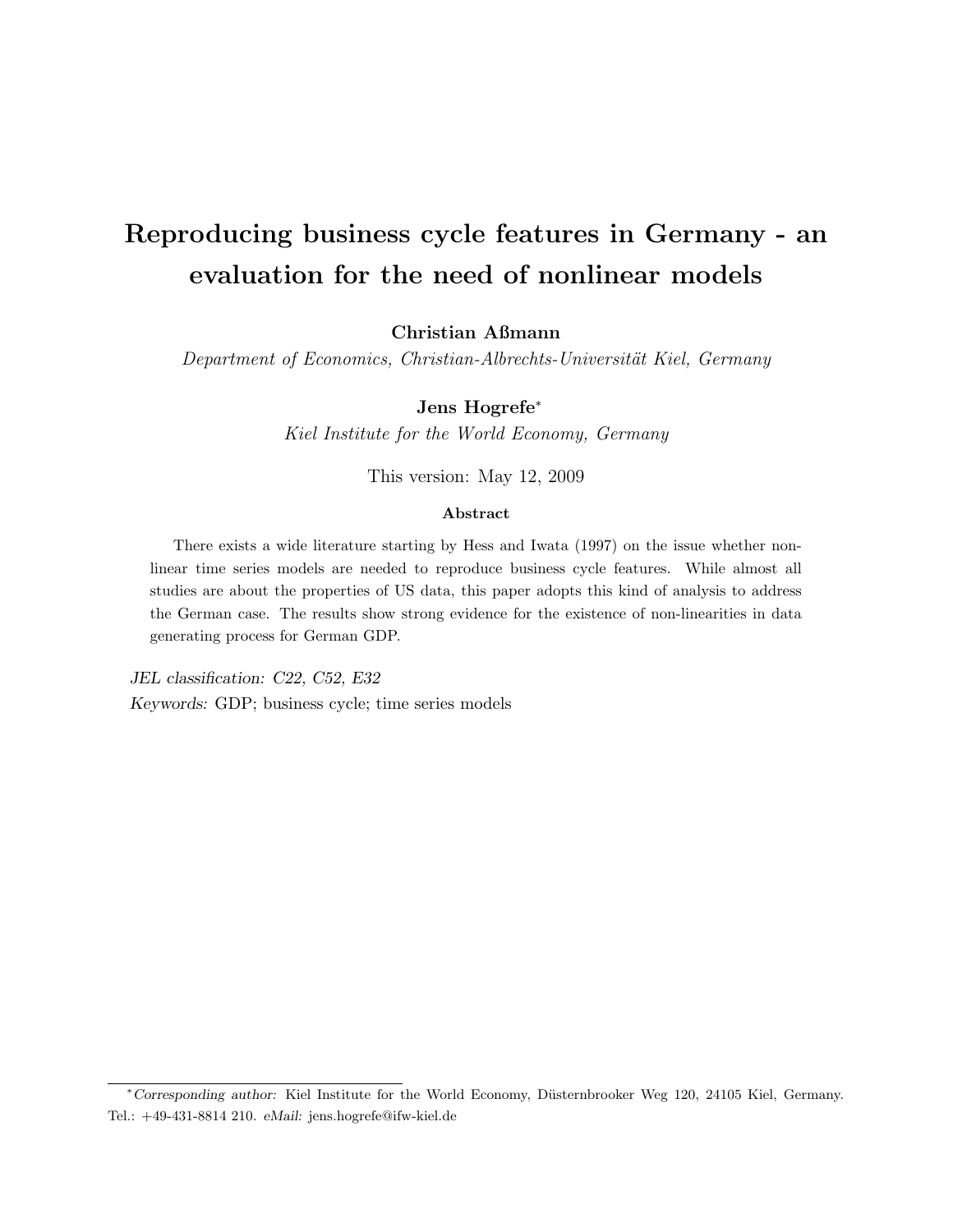## 1 Introduction

At least since the work of Burns and Mitchell (1946) economic activity has been analyzed in terms of distinct business cycle phases. The output series is divided into phases of recession and expansion and a business cycle consists of one of two types of phases. This categorization of economic activity is prominently advocated by the National Bureau of Economic Research (NBER). The NBER maintains a history of turning points for the US economy. Given these turning points, business cycle features like the number of cycles, the duration of expansions and recessions can be deduced. Since the main economic indicator is GDP the reported business cycles correspond directly to the time series of GDP and GDP growth rates respectively. Hess and Iwata (1997) assume that time series models produce specific business cycle features like number of recessions or duration of cycles and that time series models can be distinguished via these specifics. They analyze whether time series models of GDP, which fit some moments of the GDP series, also fit the business cycle features and compare them. This kind of analysis is an alternative model evaluation technique next to the common (often residual based) specification tests. The reproduction of business cycle features as a evaluation method dates back to Adelman and Adelman (1959) who applied it on economic models. For further applications with economic models see King and Plosser (1994) and Simkins (1994).

This paper adopts the approach of reproducing business cycle features for analyzing different time series models from the German perspective and poses the question which time series model is the best (or the worst) to reproduce the features of the German business cycle. The analysis is especially done with the perspective to discuss the need for non-linearities to model the German business cycle, whereby possible non-linearities show up with important consequences for economic modelling beyond time series models. Thus, a linear reduced form specification of the GDP growth corresponds also to linear multivariate systems with GDP growth like a VAR model. For this reason the analysis whether a linear model even in reduced form can reproduce the business cycle is connected to issue whether linear or linearized models are not just locally but globally interpretable, see Kiani and Bidarkota (2004).

So far studies on non-linearities for the German GDP growth or business cycle show little evidence against the assumption of linear models. Inspection of business cycle features and the reproduction of them add an additional evaluation method. Overall, the results provide strong evidence against the assumption of linearity.

The paper is structured as follows. Section 2 discusses different business cycle features and measures for non-linearities. The competing time series models are introduced in Section 3. In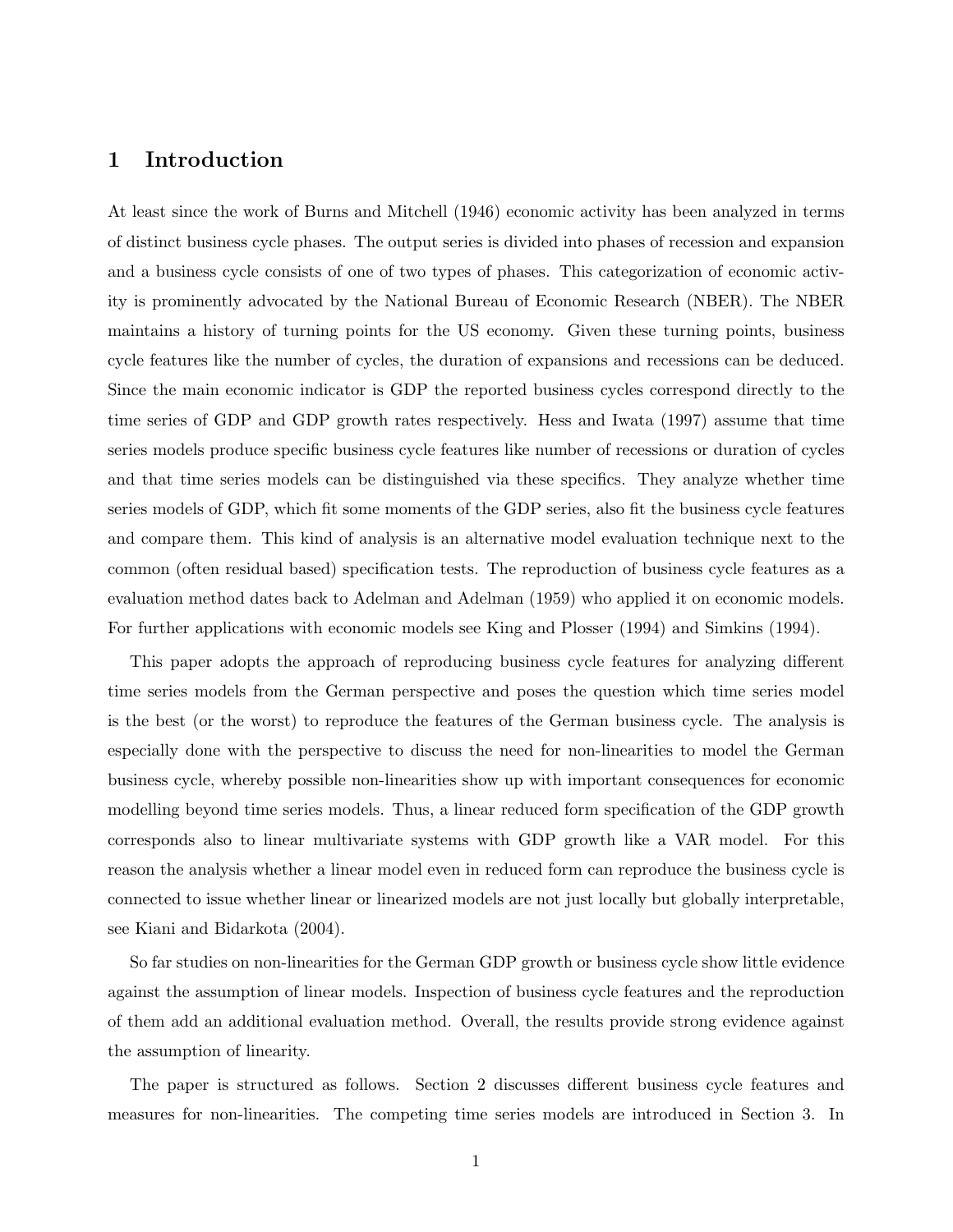Section 4 the design of the evaluation analysis and the corresponding results are presented. Section 5 concludes.

# 2 Business cycles features and non-linearities of the German GDP

#### 2.1 Data

Within this paper we use quarterly, seasonally adjusted German real GDP spanning 1970: I trough 2006:II. The data is taken from the Federal Statistical Office of Germany (Statistisches Bundesamt Deutschland) taking the revisions of national accounting standards published in April 2005 into account.<sup>1</sup> In order to account for the German reunification, up to 1991 growth rates of the West German GDP are used and after 1991 the corresponding growth rates for reunified Germany.

## 2.2 Business cycle features and asymmetry measures

For the measurement of business cycle features a definition of the business cycle is needed in the first place. Based on Burns and Mitchell (1946) the NBER maintains a history of business cycle turning points which divide a cycle into expansions and contractions. This definition shall be employed in this analysis, too. However, as there is no history of business cycle turning points for Germany as it is for the US and as the procedure of the NBER cannot be reproduced for simulated GDP series an other criterion or method to define the cycle is needed. Bry and Boschan (1971) propose a nonparametric algorithm for monthly data.<sup>2</sup> Its results are very similar to the turning point decisions of the NBER committee. Watson (1994) reformulates the Bry-Boschan algorithm such that it fits for quarterly data (in the following BBQ-algorithm).<sup>3</sup> This reformulation has been widely applied for analyzing time series models and their abilities to reproduce business cycle features, see Harding and Pagan (2002), Engel et al. (2005) or Morley and Piger (2004).

The BBQ algorithm is used to identify business cycle turning points given the German GDP time series. One cycle thereby consists of an expansion and a recession (further subdivisions are neglected). Based on the turning points the following features are gained:<sup>4</sup>

 $1$ Data are taken from Fachserie 18, Reihe p. 28 for 1970 to 1991 and from Fachserie 18, Reihe 1.3. for 1990 to 2006. <sup>2</sup>In the context of turning point dating the NBER monitors four monthly time series: employment, industrial

production, retail sales and income figures.

 ${}^{3}$ Figure 1 shows the result of the BBQ applied on German data.

<sup>&</sup>lt;sup>4</sup>Figure 2 illustrates the following business cycle features.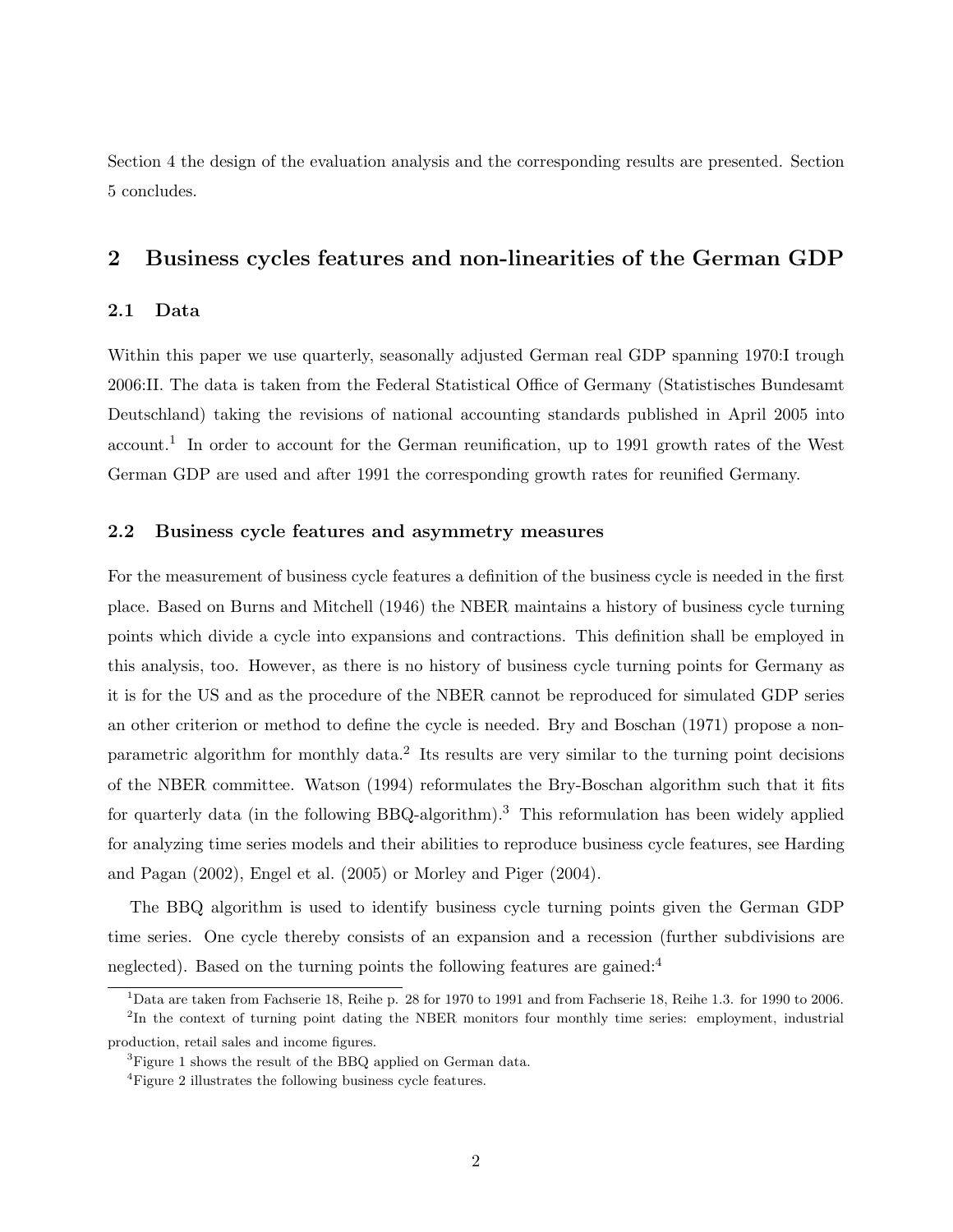- 1. Number of expansions
- 2. Duration of expansions in quarters
- 3. Standard deviation of expansion durations
- 4. Mean growth rate during expansions (height of expansion)
- 5. Standard deviation of growth rate during expansions
- 6. Number of recessions
- 7. Duration of recessions in quarters
- 8. Standard deviation of recession durations
- 9. Mean growth rate during recessions (depth of recession)
- 10. Standard deviation of growth rate during recessions

A subset of these features are taken into account in the studies of Hess and Iwata (1997), whereby they use a different algorithm to identify turning points. Studies applying the BBQ are e.g. Harding and Pagan (2002) or Morley and Piger (2004). Figures for all features are calculated for German data and deal as benchmarks for the subsequent evaluation of time series models.

Besides business cycle features discussed in the previous subsection this analysis considers also measures regarding possible asymmetries over the business cycle.<sup>5</sup> It is often argued that asymmetries impose the need for non-linear modelling of GDP growth rates as linear models have symmetric properties. For a discussion on business cycle models and asymmetries, see Knüppel (2004). The following three asymmetry measures are taken into account:

- 11. Deepness: This kind of asymmetry assumes that recessions are seldom but exhibit very strong reductions of the level of GDP. A process is called deep, if the cyclical component of the GDP is negatively skewed, see Sichel (1993).<sup>6</sup>
- 12. Steepness: Growth rates in recessions deviate relatively strongly from the mean growth compared to growth rates in expansions. A process is called steep, if the growth rates of the GDP are negatively skewed, see Sichel (1993).

 ${}^{5}$ Kim et al. (2005) and Morley and Piger (2004) consider asymmetries besides common business cycle features, too.  ${}^{6}$ Trend-cycle decomposition is done via the Hodrick-Prescott filter, see Hodrick and Prescott (1997).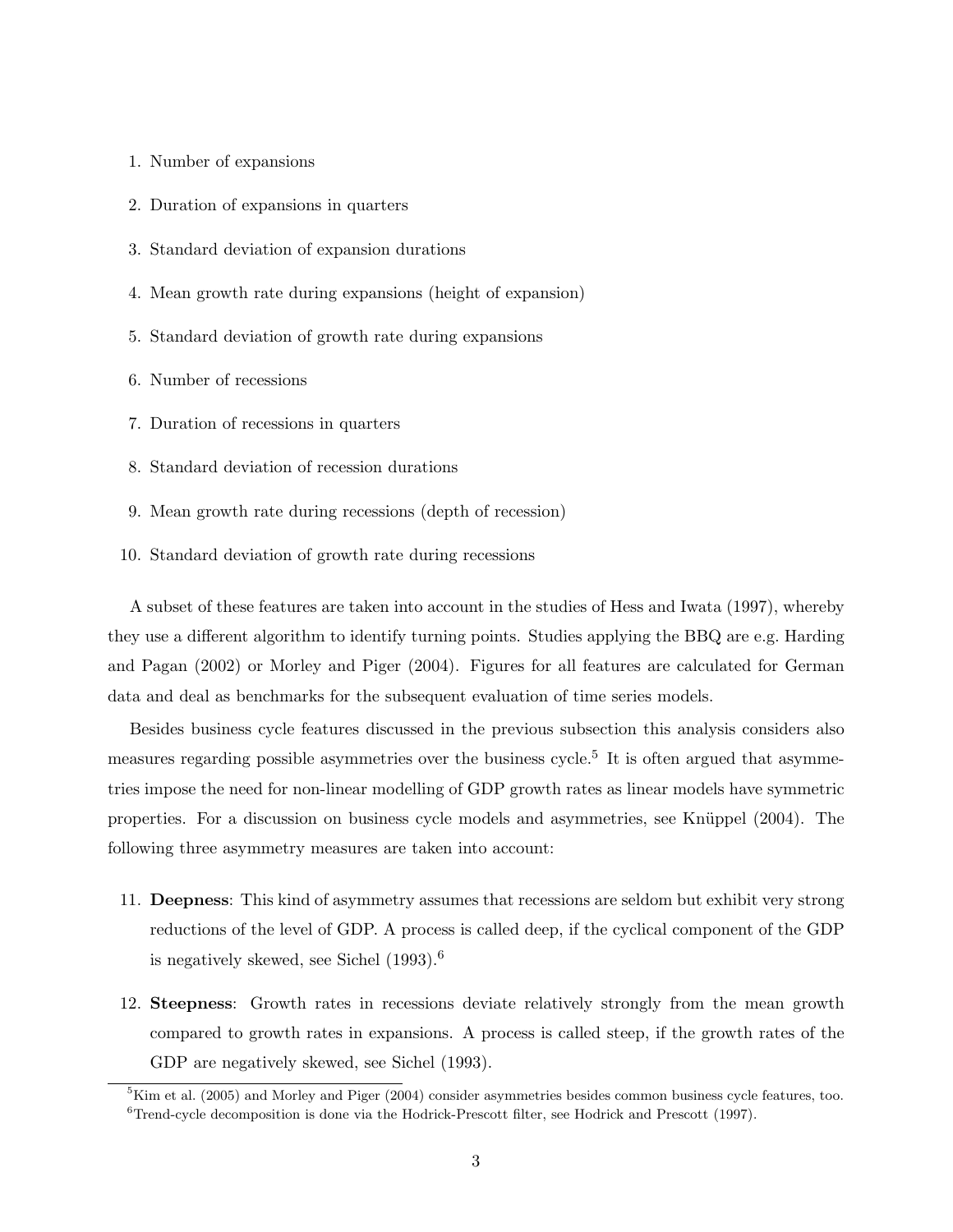13. Sharpness: A process is called sharp, if the transition from an expansion to a recession is rather smooth while the opposite transitions are accompanied by a strong growth, see McQueen and Thorley (1993). To get a measure for this phenomenon the growth rates before and after a turning point are subtracted from each other. For all transitions from expansion to recession the absolute mean of these differences is subtracted from the absolute mean of the differences corresponding to the transition in the opposite direction.<sup>7</sup>

Non of the asymmetries discussed here can be found significant for German data.<sup>8</sup> This is in line with the results of Razzak (2001) or Belaire-Franch and Contreras (2003) testing for deepness, steepness and sharpness.<sup>9</sup> This finding on its own does allow to maintain the assumption of linear models for the GDP. However, the asymmetry measures are not ruled out in the further analysis as they may provide a tool to distinguish between non-linear models.

# 3 Time series models

The paper assesses the capability of different time series models to reproduce the features of the German business cycle. While some of them are already introduced into the discussion on the time series properties of German GDP growth, most of them have been formulated or initially used for U.S. GDP growth.

#### 3.1 Linear autoregressive model

A univariate linear representation of the GDP growth series is given by the class of ARMA models. Model selection analysis in terms of the Akaike information criterium (AIC) showed that an autoregressive model with 4 lags is the best characterization of the German GDP growth.<sup>10</sup> The resulting model can be represented as follows:

<sup>7</sup>See also Clements and Krolzig (2003) for a discussion of all three kinds of asymmetry.

 ${}^{8}$ The skewness of the cyclical component is found positive with 0.345 and the skewness of the growth rates amounts to  $-0.01$  with a corresponding p value of 0.536 in a test with the null of a non-steep process. Additionally, there is no evidence for sharpness as the mean difference between the differences of the growth rates at the turning points amounts to 0.0483 accompanied by a standard deviation of 1.053.

<sup>9</sup>Belaire-Franch and Contreras (2003) apply test methods based on Markov-Switching models proposed in Clements and Krolzig (2003).

<sup>&</sup>lt;sup>10</sup>For all Markov-Switching models and the SETAR model also 4 lags are assumed.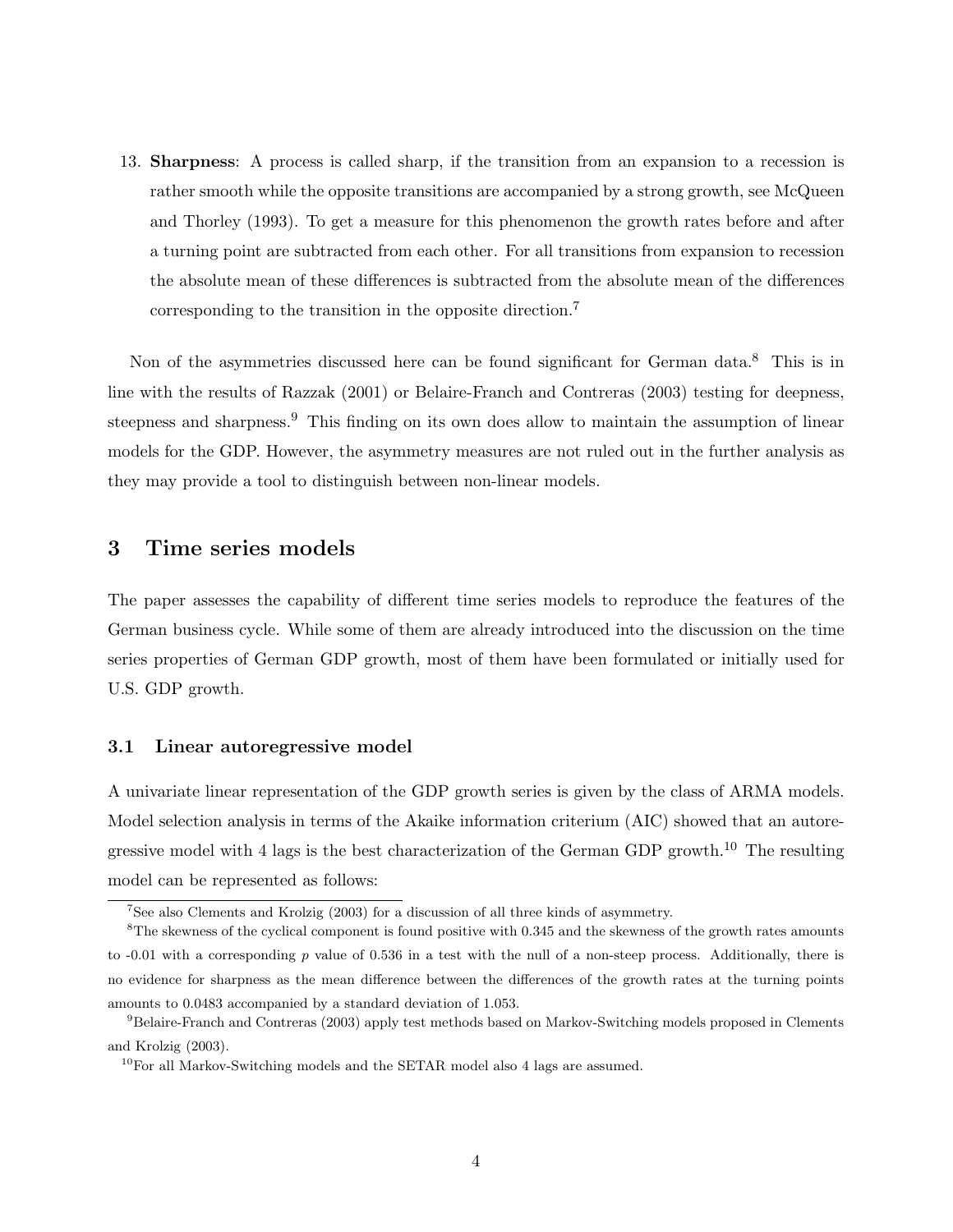$$
y_t = \mu + \sum_{\ell=1}^k \phi_\ell y_{t-\ell} + \epsilon_t, \qquad \epsilon_t \sim \mathcal{N}(0, \sigma^2), \tag{1}
$$

whereby  $y_t$  represents the quarterly growth rates of German GDP. In the following this model will be abbreviated AR.

#### 3.2 Markov-Switching models

A popular non-linear model is the Markov-Switching model, where a latent and discrete state variable  $s_t$  is assumed to govern the distribution of the observable variable  $y_t$ .<sup>11</sup>

$$
y_t = \mu_{s_t} + \sum_{\ell=1}^k \phi_{s_t, \ell} y_{t-\ell} + \epsilon_t, \quad \epsilon_t \sim \mathcal{N}(0, \sigma_{s_t}^2). \tag{2}
$$

The state variable itself evolves via a Markov Chain with transition probabilities:

$$
P(s_{t+1} = i | s_t = j) = p_{ij}.
$$
\n(3)

Throughout this analysis Markov-Switching models with two states are considered. Several Markov-Switching models are taken into account differing with respect to the parameters, which are subject to switching. While in Equation 2 all parameters are labelled by the state variable  $s_t$ in an Markov-Switching intercept model  $(MSI)$  only  $\mu_1 \neq \mu_2$ , while all other parameters are not affected by the state variable (e.g.  $\sigma_1^2 = \sigma_2^2$ ).<sup>12</sup> Within a *MSI* the different states can be interpreted depending on the parameter estimates as different business cycle phases or different growth phases. In an alternative version of the Markov-Switching model it is assumed that the autoregressive parameters are subject to the switching states (MSA), see Fritsche and Kuzin (2005). In addition to the MSI and the MSA, models with contemporaneously switching variances, MSIH and MSAH, are assumed.

An extension of the Markov-Switching model is the Bounce-Back model (BB) proposed by Kim et al. (2005). It is assumed that at the end of a recession an additional effect takes place which increases the growth. In the aftermath of a recession a bounce back with higher growth rate occurs to compensate the losses of GDP during a recession.

$$
y_t = \mu_{s_t} + \sum_{\ell=1}^k \phi_\ell y_{t-\ell} + \gamma \sum_j^m (1 - s_{t-j}) y_{t-j} + \epsilon_t, \quad \epsilon_t \sim \mathcal{N}(0, \sigma^2). \tag{4}
$$

 $11$ See Krolzig (1997) for a detailed description of Markov-Switching models.

 $12$ In the seminal paper Hamilton (1989) the Markov-Switching affected the mean  $(MSM)$ . With modest autoregressive parameters as in the German case the MSI yields almost the same results.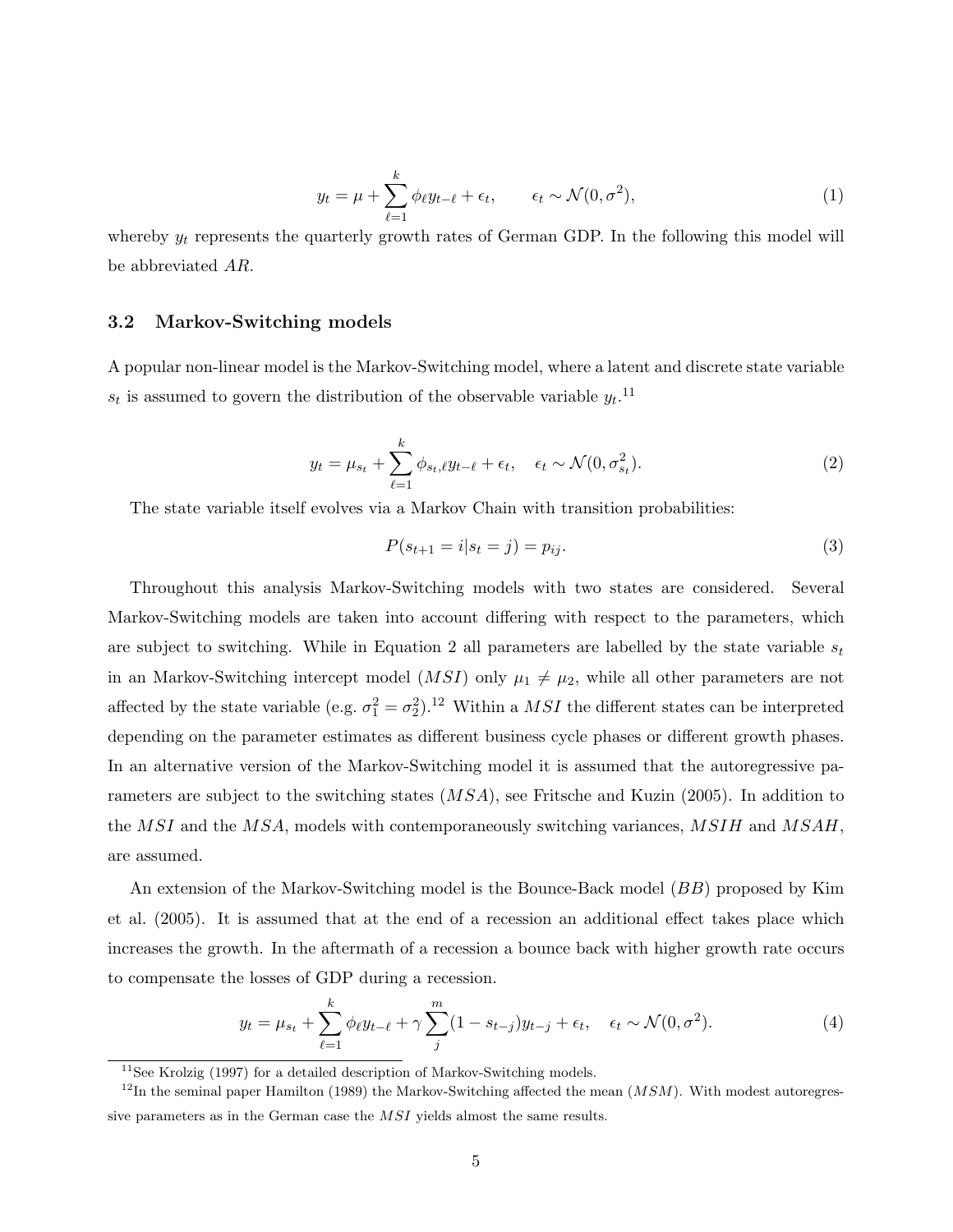The bounce back effect is governed via the parameter  $\gamma$ . In case of a recession  $s_t$  takes the value 0 and the bounce back regressor is activated.

#### 3.3 Self-Exciting-Threshold-Autoregressive model

Potter (1995) introduces the Self-Exciting-Threshold-Autoregressive model (SETAR) for analyzing the GDP growth of the US. Analogously to the MS model two different regimes are assumed governing the GDP growth. Contrary to the MS model the regime switches are not driven by a latent Markov process but rather by the own past of the GDP growth rates. If the past growth crosses some threshold the data generating process changes:

$$
y_t = \begin{cases} \mu_1 + \sum_{\ell=1}^k \phi_{1,\ell} \ y_{t-\ell} + \sigma_1 \eta_t, & \text{if } y_{t-q} < r, \\ \mu_2 + \sum_{\ell=1}^k \phi_{2,\ell} \ y_{t-\ell} + \sigma_2 \eta_t & \text{otherwise,} \end{cases}
$$
(5)

where  $\eta_t \sim N(0, 1)$ . The parameter r is the unobserved threshold. If the threshold variable  $y_{t-q}$ crosses the value of r the regime switch occurs.

#### 3.4 Floor-ceiling model

Based on a model of Beaudry and Koop (1993) an extension, the floor-ceiling model (FC), taking some features of the SETAR into account is proposed by Pesaran and Potter (1997). Again, regime switches are driven by threshold variables but here the regimes are connected to the idea that the economy should tend to return to its potential output (trend growth). When the growth rates have been too low the floor regime is activated and growth increases. On the other hand, when growth rates have been too high, the ceiling regime provides some dampening. This kind of modelling shall provide that business cycle shocks have no long lasting impacts on growth and are reduced rapidly. Pesaran and Potter (1997) provide different specifications of their model. The hard ceiling specifications fits better the German data and is used in the following. The model setup is as follows:

$$
y_t = \mu + \sum_{\ell=1}^k \phi_\ell y_{t-\ell} + \theta_1 CDR_{t-1}(\gamma) + \theta_2 HC_{t-1}(\gamma) + \eta_t h_t(\gamma, \sigma)
$$
(6)

where

$$
h_t(\gamma, \sigma) = \sigma_0(1 - \max\{F_{t-1}, C_{t-1}\}) + \sigma_1 F_{t-1} + \sigma_2 C_{t-1}
$$

and  $\gamma = (r_F r_C)$  as well as  $\sigma = (\sigma_0 \sigma_1 \sigma_2)$ .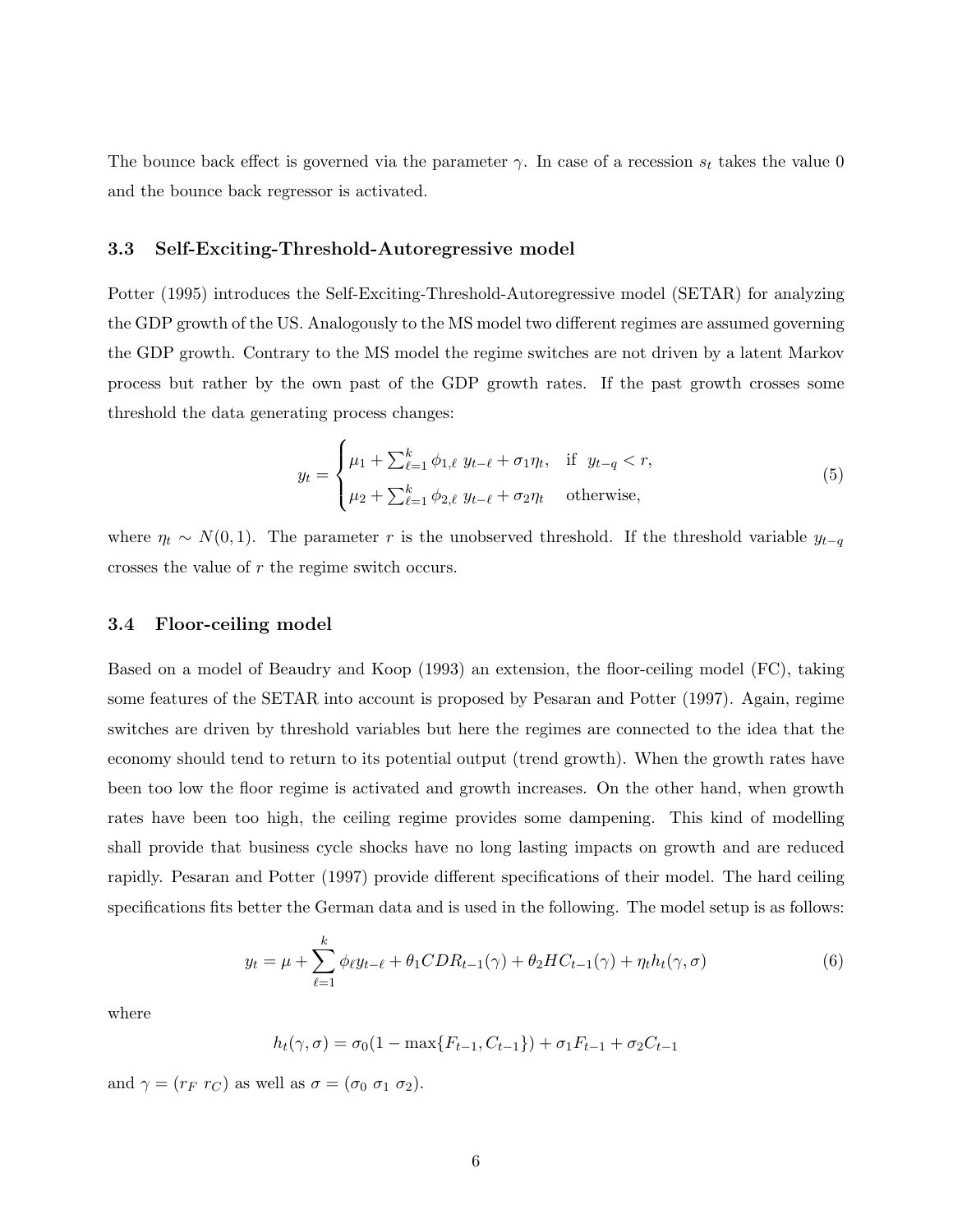Die dummy-variable  $C_t$  denotes the ceiling regime and  $HC_t$  is the corresponding regressor. The variable  $F_t$  is the dummy for the floor regime and  $CDR_t$  the corresponding regressor, representing the depth of a recession. These variable are build as follows:

$$
F_t = \begin{cases} \n\mathbf{1}(y_t < r_F), & \text{if } F_{t-1} = 0, \\ \n\mathbf{1}(CDR_{t-1} + y_t < 0), & \text{if } F_{t-1} = 1. \n\end{cases} \tag{7}
$$

If the growth rate is beneath the threshold, the floor regime is activate. The regime lasts as long as the effect of contraction is still present. The variable  $CDR_t$  increases during the floor regimes and is given as:  $\overline{a}$ 

$$
CDR_{t}(\gamma) = \begin{cases} (y_{t} - r_{F})F_{t}, & \text{if } F_{t-1} = 0, \\ (CDR_{t-1} + y_{t})F_{t}, & \text{if } F_{t-1} = 1. \end{cases}
$$
 (8)

The ceiling regime is activated when the growth rates are above their mean (as threshold  $r_c = \overline{y}$  is assumed):<sup>13</sup>

$$
C_t = \mathbf{1}(HC_{t-1} + y_t > r_C) \tag{9}
$$

$$
HC_t(\gamma) = (HC_{t-1} + y_t - r_C)C_t, \qquad HC_0 = 0.
$$
\n(10)

#### 3.5 Switching trend model

DeJong et al. (2005) propose a model (DLR) combining aspects of the Floor-Ceiling model and the Markov-Switching model. Phases of accelerating and decelerating growth follows each other. Within each phase growth follows a linear trend model with stochastic parameters. The idea of switching trends is related to the idea of Markov-Switching models, while the process producing the regime switches is related to the floor-ceiling model. The regime switches are triggered by an observable tension index  $h_t$  given as the geometric sum of former deviations from long-run growth:

$$
h_t = \sum_{\ell=1}^{\infty} \delta^{\ell} (y_{t-\ell} - y_t^*),
$$
\n(11)

where parameter  $\delta \in (0,1)$  represents the persistence of past deviations.<sup>14</sup> The sample mean deals as long-run growth. Like in the floor-ceiling model deviations from long-run conditions lead to adjustment processes in the DLR, too. However, adjustment is not achieved via the consideration of additional regressors but by regime switches.

<sup>&</sup>lt;sup>13</sup> Pesaran and Potter (1997) propose two specifications for the ceiling effect. Here, only the one providing a better fit for the German data is presented.

<sup>&</sup>lt;sup>14</sup>Here  $\delta = 0.575$  is assumed.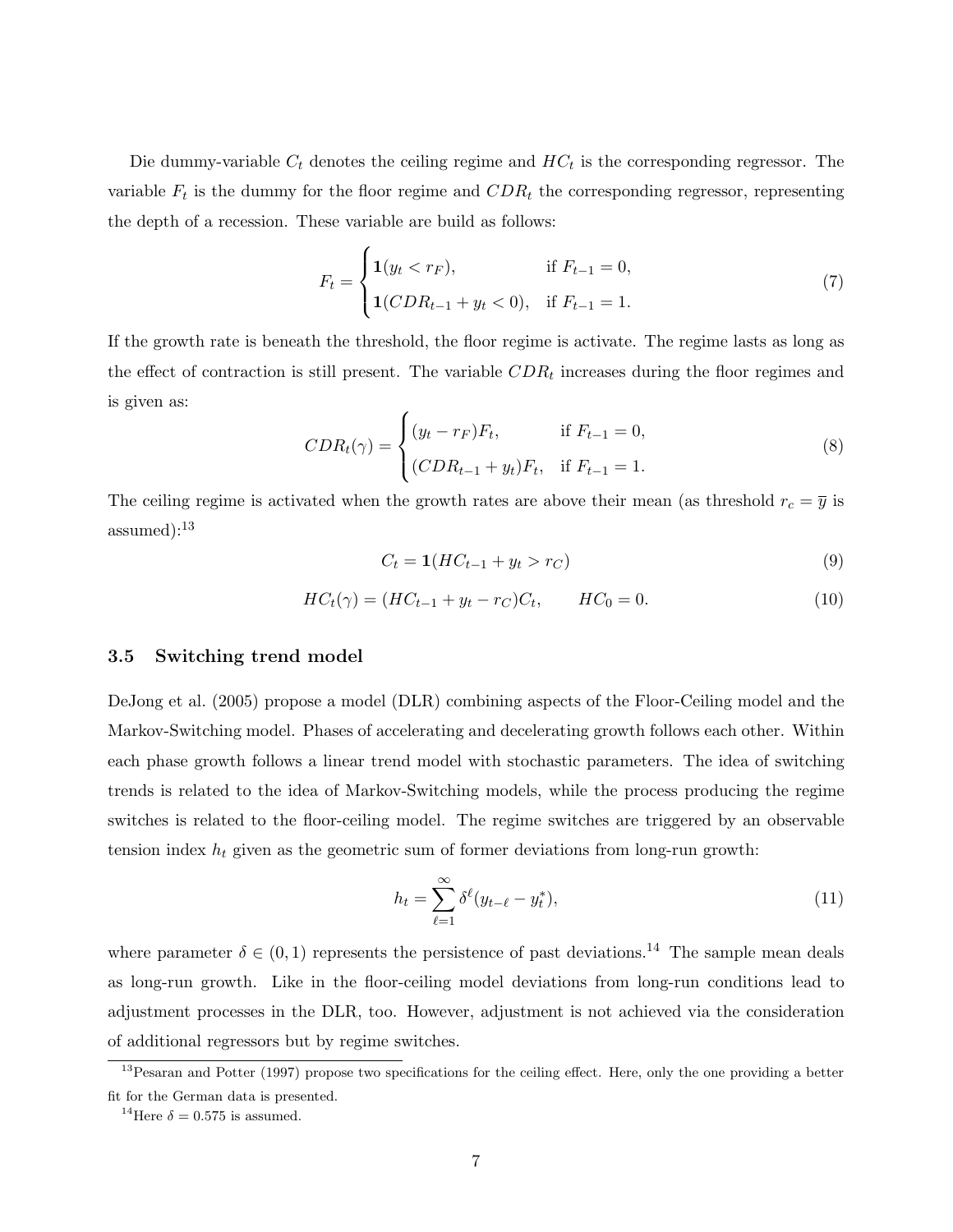The regime switches follow a Probit model, where the tension index enters as a regressor multiplied by the state variable  $r_t$ :

$$
\pi_{t+1} = P(r_{t+1} = -r_t | r_t, h_t) = \Phi(\beta_0 + \beta_1 r_t h_t), \tag{12}
$$

.

whereby

$$
r_t = \begin{cases} 1, & \text{if } t \text{ is in an accelerating regime} \\ -1, & \text{if } t \text{ is in a decelerating regime} \end{cases}
$$

The state variable on the right hand sight ensures that the effect of the tension index is reverted by the change of the regime. The tension is relieved by the switch.

The growth rates of GDP in the DLR model are given as follows

 $\overline{a}$ 

$$
y_t = m_t + \nu h_{t-1} + \gamma y_{t-1} + \epsilon_t, \quad \epsilon_t \sim \mathcal{N}(0, \sigma^2). \tag{13}
$$

The variable  $m_t$  represents the local trend specification:

$$
m_t = a_j + b_j r_t \sum_{v=1}^{t-t(j-1)-1} d^{v-1}, \quad b_j > 0, \quad t = t(j-1)+1, ..., t(j),
$$
\n(14)

where  $j$   $(j : 1 \rightarrow J)$  is the prevailing regime at time t and  $t(j)$  denotes the time of the regime switch from j to  $j + 1$  ( $t(j)$  is the last period of regime j where  $t(0) \equiv 0$ ). The parameter  $a_j$  denotes the intercept of the regime j while  $b_j$  is the gradient of the trend and  $r_t$  determines the direction of the trend. The parameter d steers the curvature of the trend. Deviating from DeJong et al. (2005) only linear trends are assumed  $(d = 1)$ . The trend parameters  $a_i$  and  $b_j$  are stochastic:

$$
a_j \sim N(\mu_a, \sigma_a^2), \qquad b_j \sim LN(\mu_b, \sigma_b^2). \tag{15}
$$

If regime j is decelerating  $\mu_a = \mu_{a,1}$  and in accelerating regimes is  $\mu_a = \mu_{a,2}$ . For  $b_j$  a log-normal distribution with parameters  $\mu_b$  and  $\sigma_b$  is assumed to guarantee that  $b_j$  is positive. A further deviation from the originally proposed model is the homoscedastic specification of the variance. <sup>15</sup> For the estimation of the DLR model the conditional maximum likelihood approach described in DeJong et al. (2005) is applied. See there for details.

## 3.6 Existing results for German data

Some of these time series models have already be applied on German data. However, the evidence for the need of non-linear models is mixed and depends on the data set. All of the following

<sup>15</sup>DeJong et al. (2005) specify a GARCH equation for the variance.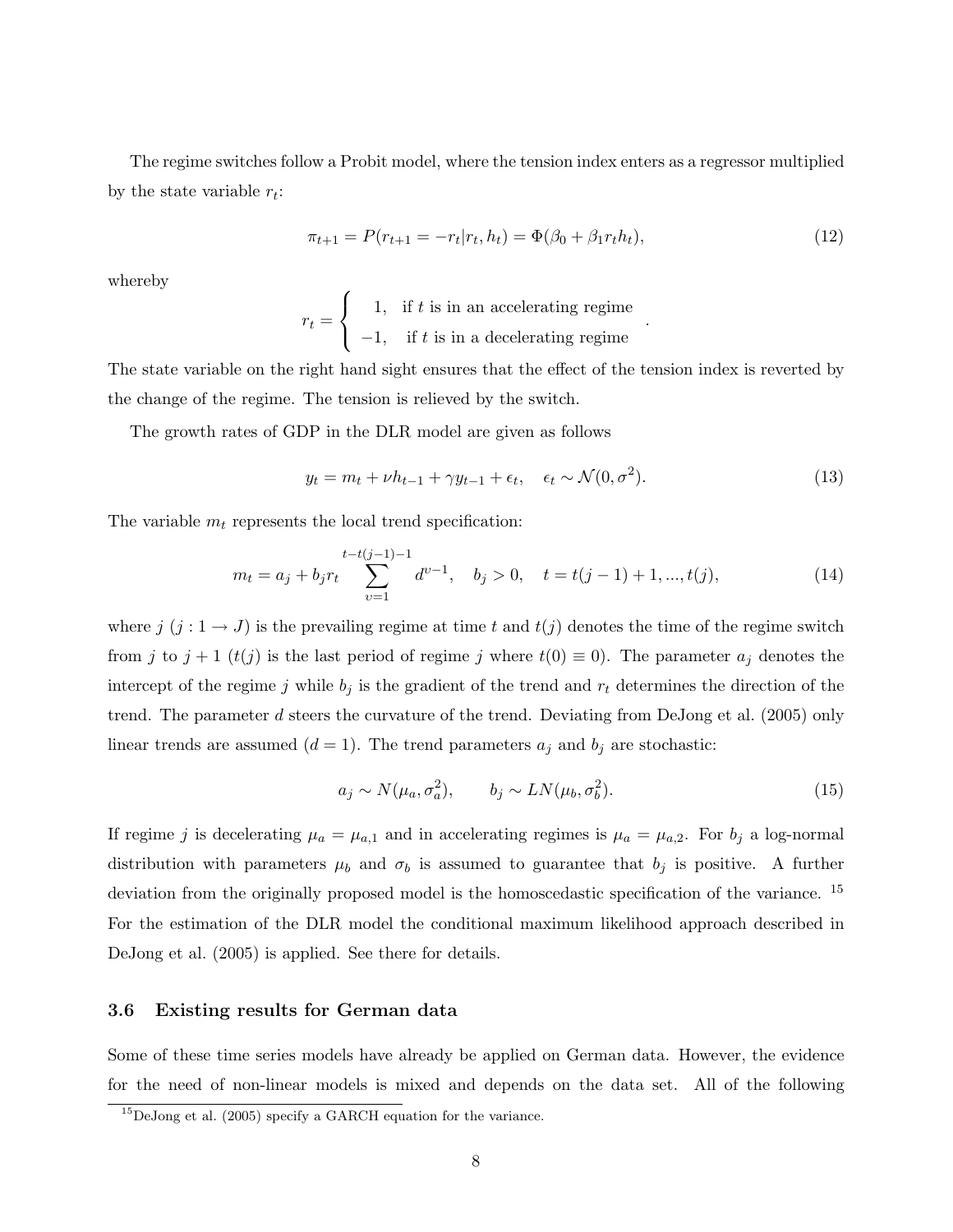approaches compare models via likelihood or residual based tests and do not rely on the reproduction of business cycle features. Goodwin (1993) uses data spanning from 1960 to 1990 and cannot reject the null-hypothesis of a linear AR model compared to a Markov-Switching model at a common level. Bidarkota and Kiani (2004) find evidence for a SETAR model over an AR model for data from 1960 to 2000, while Cancelo and Mourelle (2005) applying a generalized model which nests the SETAR as a special case cannot reject the null of an AR model for data from 1970 to 2002.

Together with the results on asymmetry test in Razzak (2001) and Belaire-Franch and Contreras (2003) evidence against a linear representation of the German GDP growth based on the evaluation strategies used so far is weak and only present if data before 1970 is regarded. In the next section the design for an alternative evaluation method is explained.

# 4 Reproducing business cycle features

## 4.1 Design of the analysis

In a first step all models are estimated via Maximum-Likelihood with exception of the DLR, where the conditional maximum likelihood algorithm is applied.<sup>16</sup> Next, given the parameter estimates of the models for each model 10,000 time series are simulated. One simulation run can be interpreted as a hypothetical time series of GDP growth. In the following step business cycle turning points for the hypothetical time series have to be determined. The method to determine the turning points needs to be replicable and should work without inspection, so the Bry-Boschan-Algorithm is used. However, instead of the algorithm designed for monthly data by Bry and Boschan (1971) a modified version proposed by Watson (1994) is applied which can cope with quarterly data. Before applying the modified algorithm, the hypothetical GDP in levels is calculated from the simulated growth rates.

Given the turning points, the business cycle features of each hypothetical GDP series are calculated. Accordingly, for each model 10,000 time series and correspondingly 10,000 sets of business cycle features are simulated. The result is a simulated distribution of each business cycle feature for each time series model, which can be compared to the business cycle features observed in reality.

Next to the analysis of the business cycle features one by one a joint analysis seems desirable. For this reason Hess and Iwata (1997) advocate the use of a Q-test where all features are combined to one test statistic that follows an asymptotic  $\chi^2$  distribution. However, they already point at

 $^{16}{\rm The}$  parameter estimates are given in Tables 1 through 3.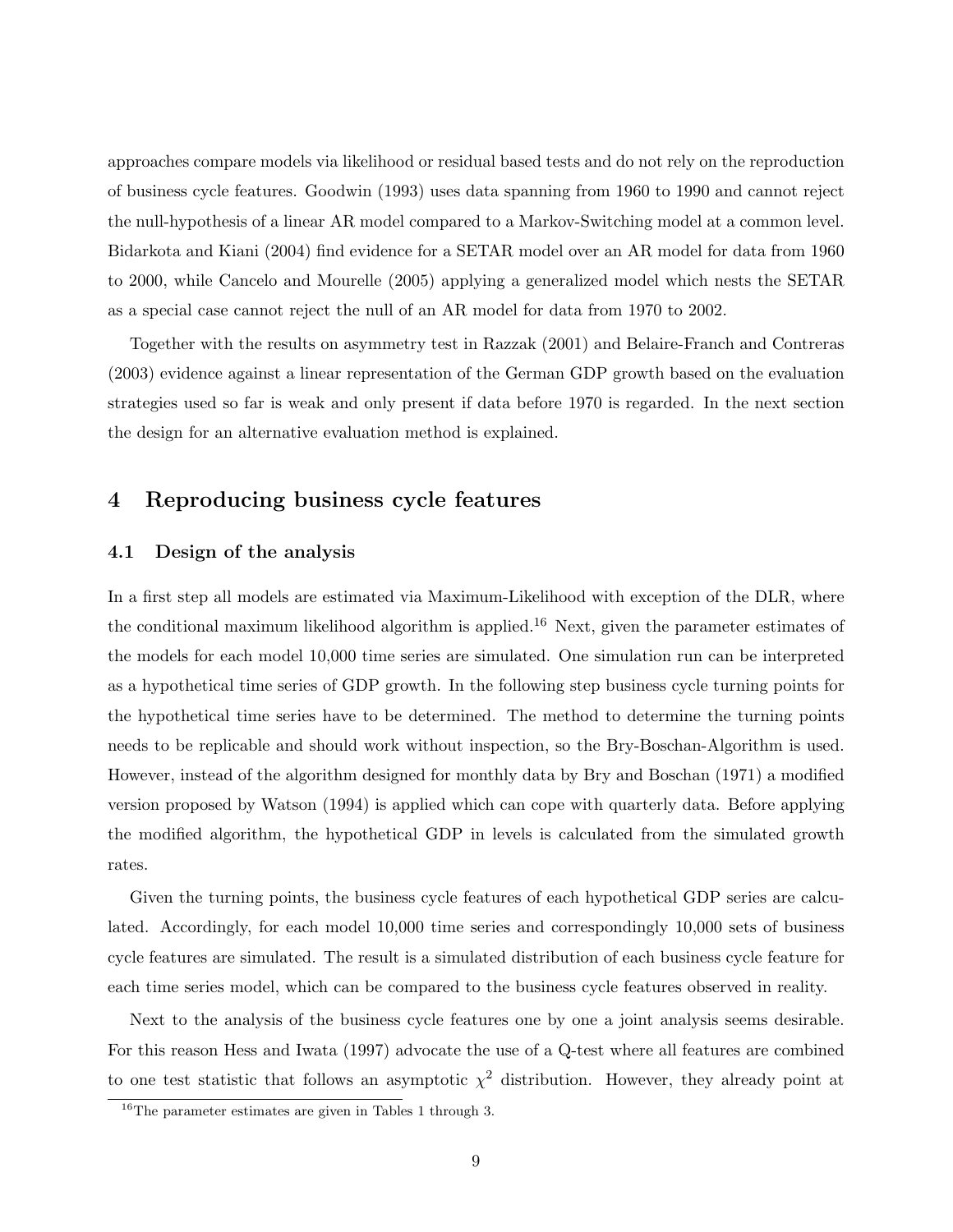the drawbacks of such an asymptotic test. In this context the drawback is even more severe as the number of business cycles extracted from the German GDP is much smaller the the number of business cycles Hess and Iwata (1997) find in their study.<sup>17</sup> Therefore the concept of acceptance regions is applied. A definition for the firstly applied concept of acceptance region is given below.

#### 4.2 Results

Table 4 shows the simulation results for the different time series models and compares them to the observed business cycle features. For each feature two rows are given. The first row reports the median of the simulated distribution for each of the models and the second row reports the value of the simulated cumulative distribution function (cdf) evaluated at the observed business cycle feature. Very low and very high values of the cdf indicate that the observed feature is in the tails of the distribution and that it is rather unlikely that the observed feature is produced from the corresponding time series model.

The results show that the reproduction of some business cycle features is problematic for all models. Especially, the number of recessions and expansions as well as the deepness reveals particular high cdf values for all models under consideration, where the corresponding cdfs are above 0.9. On the other hand some features are easy replicable by all models like the depth of recessions or the observed values of the sharpness measure. These features are not able to distinguish between the models.

Comparing the different time series models on striking results becomes obvious. The AR as well as the MSIH model is not able to reproduce the number of recessions and expansions at all. The cdfs take the value 1. Both models produce much too long expansions. The median of the mean duration of expansions for the AR model is 69 quarters, while the observed value is just 17. All models have the tendency to produce longer lasting expansions than the observed ones. However, the median of the AR and the MSIH models are at least twice the value the other models exhibit. Besides the MSIH such a strong rejection can not be found for any other model than the AR model. Based on these results it seems already possible to make the strong conclusion that linear AR model is not able to reproduce the dynamics of the German business cycle.

The consecutive question is which of the remaining time series models does the best job or is the most likely to reproduce the German business cycle features. Based on the cdfs the MSAH model reveals good results. For all problematic features ( $#$  of expansions,  $#$  of recessions and deepness)

 $\frac{17}{17}$ Note, next to a different data set Hess and Iwata (1997) use a different method to determine the turning points.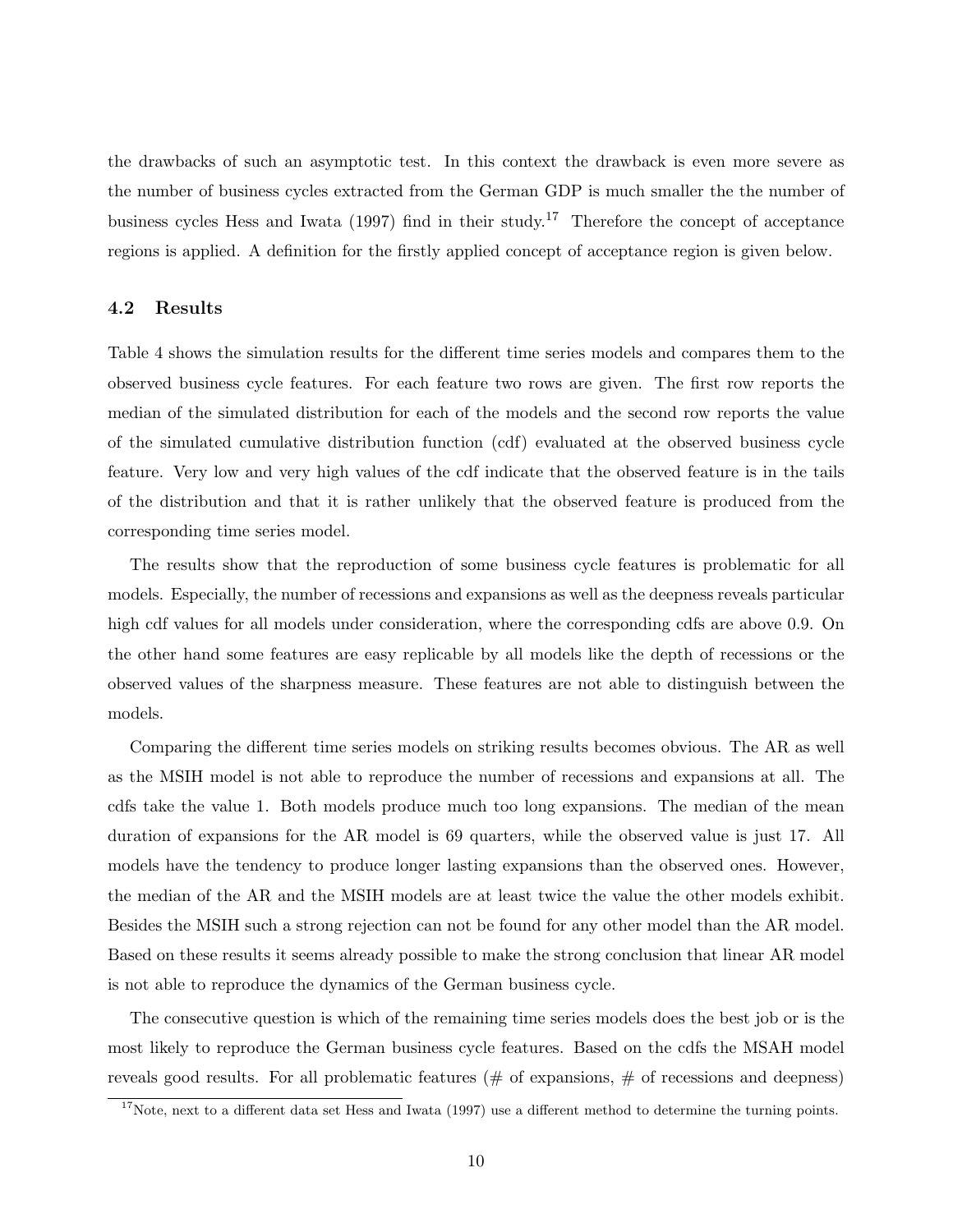it shows up with the best cdf values with the DLR and the MSA as successors. However, in Table 4 each feature is presented on its own. Correlation between the features is neglected. Maybe all simulations which exhibit well fitting values for the deepness have a poor number of cycles. Therefore, an inspection only looking at the feature one by one is insufficient.

Thus a second evaluation approach is performed. Acceptance regions based on the observed business cycle features and corresponding confidence intervals are defined. A simulation run which lies inside all confidence intervals of all features is accepted. If the run lies outside one or more confidence intervals it is rejected. Table 5 compares the time series models via different acceptance regions. The acceptance regions differ in terms of the length of the confidence intervals. The confidence intervals are central around the observed value. Each metric measure for a feature is assumed to be at least asymptotically normally distributed and the length of the central confidence intervals is taken from a normal distribution given the estimate for its standard deviation based on the observable business cycle and GDP growth. Confidence intervals for three different levels are reported: 90 %, 95 % and 99 %. However, for the number of recessions or business cycles the confidence intervals are defined in terms of counts as an approximation via the normal distribution seems not suitable for this kind of count data. The confidence intervals contain the observed number of business cycle phases plus/minus one through three business cycle phases.

The results of the acceptance region exercise underline the former findings that the linear AR model is not capable to reproduce the German business cycle properly. Only four from 10,000 draws entered the most conservative acceptance region  $(90\%$  and  $\pm 1)$ . The best model in this exercise is the DLR. In the most conservative acceptance region 4,31 % of the draws are accepted, almost twice as many draws compared to the second best model, the MSA model. The ranking of the first and second best model is true for all acceptance regions even when the asymmetry measures are neglected (second part of Table 5).

Concerning the question, which model is the best to reproduce the German business cycle, the joint inspection of all business cycle features shows up with a somewhat different result compared to the inspection of the cdfs only. Here, the DLR appears to be the best one although it is less capable to reproduce the observed deepness (or better non-deepness) than competing models like the MSAH. Interestingly, the MSAH reveals for the most distinguishing features the best cdfs, but shows worse results when the features are considered jointly.

Interestingly, the rather complicated DLR model performs better than the linear and the simpler non-linear models like the popular MSI. One might assume that the properties of the DLR, like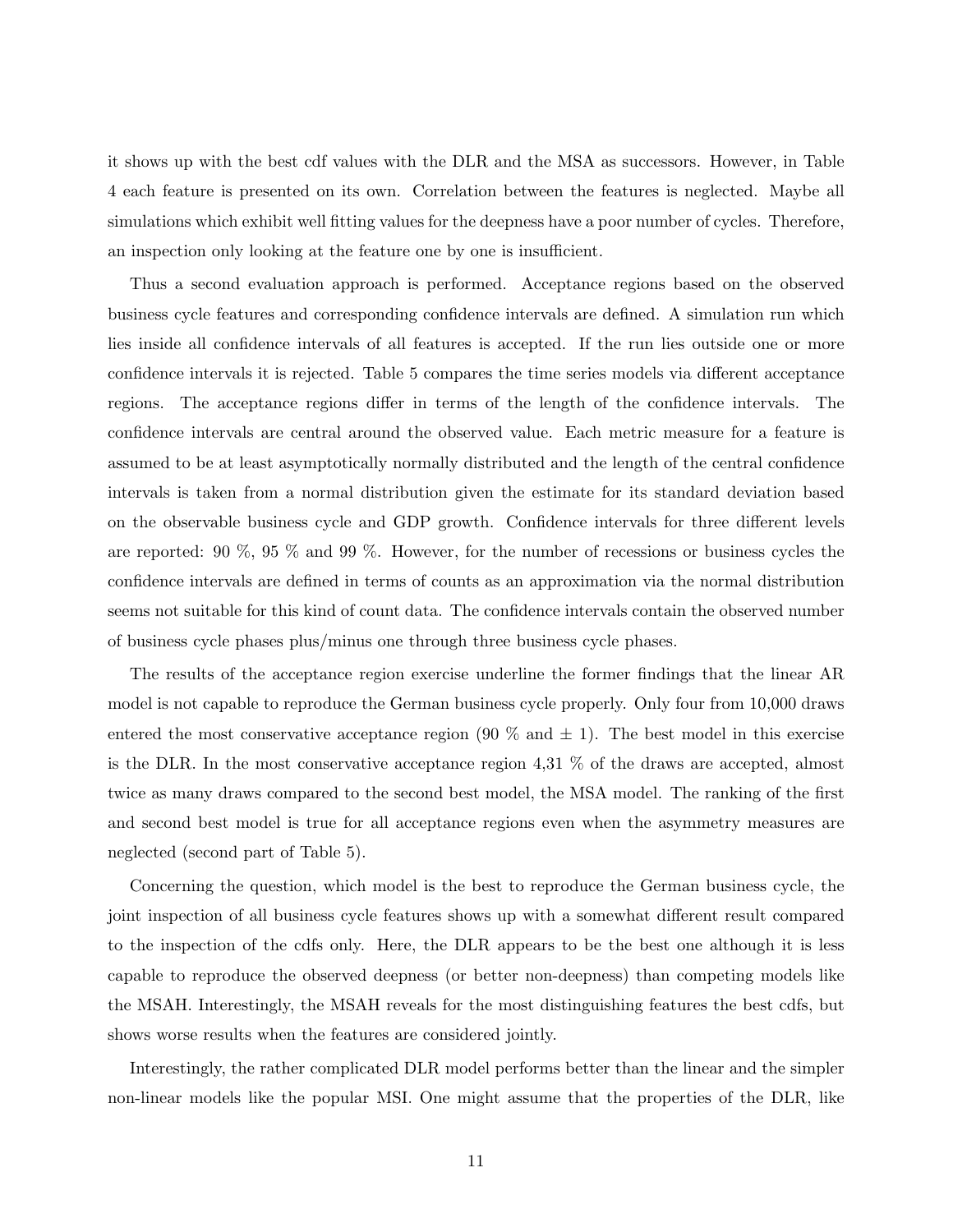stochastic trends, correspond closely to the observed features of the German business cycle.

# 5 Conclusion

Residual or likelihood based evaluation methods show mixed results for the need of non-linearities for modelling German GDP. Especially, with data starting after 1970 non-linear models seem to provide no improvement compared to linear models. The approach of reproducing business cycle features regards additional "moments" that have been neglected in the analysis of German data so far. Thus, this paper analyzes the capability of different univariate time series models to reproduce the features of the German business cycle. This issue is of particular interest with respect to the question whether non-linearities are present in the German business cycle and what kind of nonlinearities. All models tend to produce too little cycles. However, with the AR model not one out of 10,000 simulation draws provided as many cycles as observed. The best fitting model in this direction is the MSAH. Inspecting all features jointly shows that the DLR model is the best to reproduce the German business cycle features. The results of the joint analysis of all features also underline that the AR model is a rather bad approximation for the business cycle dynamics in Germany. As the AR model can be interpreted as a reduced form model of a VAR model, the findings in this paper casts some doubt on the use of VAR models, when dealing with German GDP. Results of these VAR studies have to be interpreted with care and might be only justified as local approximations. The rejection of the linear model is much more pronounced than in the case of the US.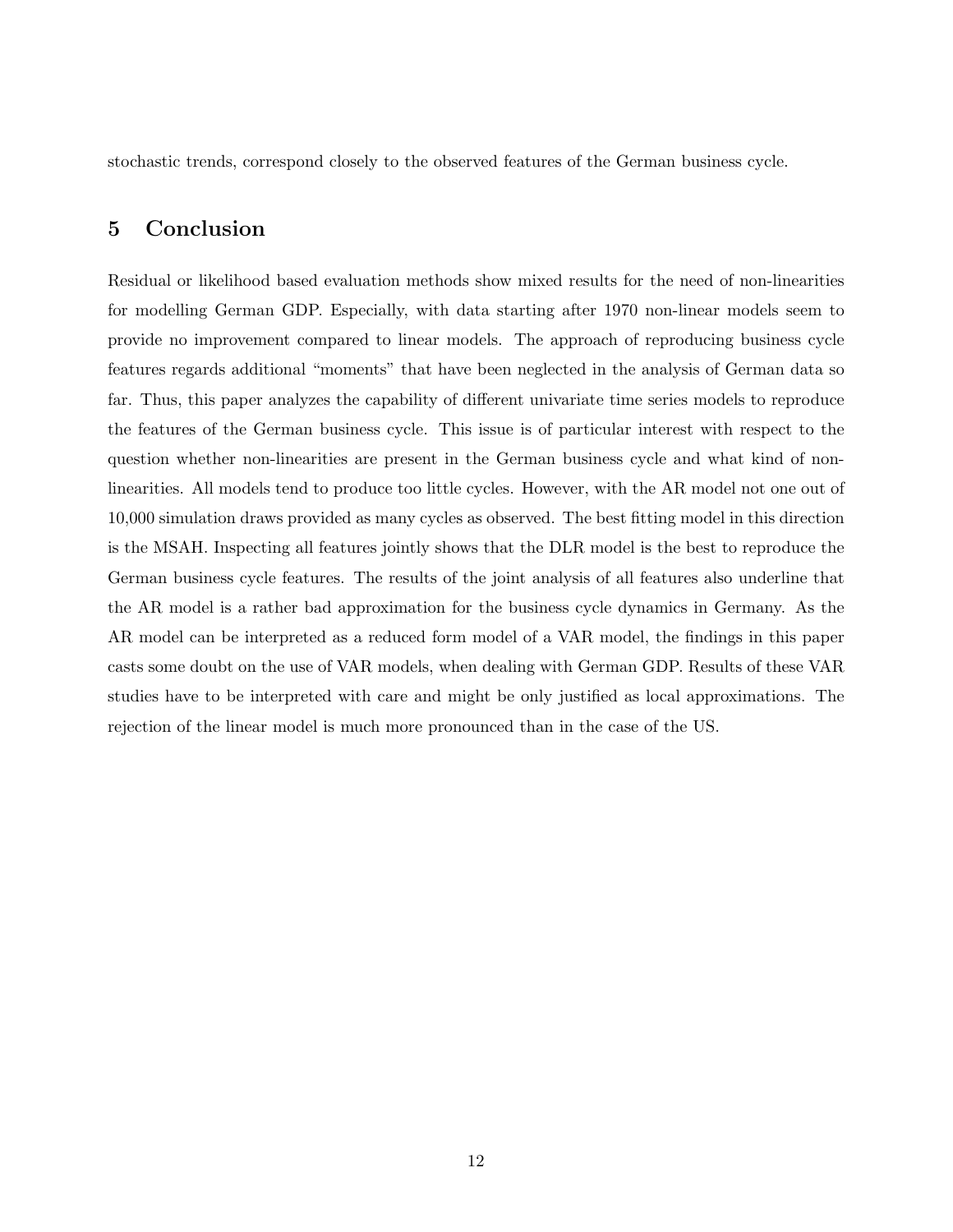## References

- [1] Adelman, I. and F. Adelman: 1959, 'The dynamic properties of the KleinGoldberger model'. Econometrica 4, 596–625.
- [2] Beaudry, P. and G. Koop: 1993, 'Do recessions permanently change output?'. Journal of Monetary Economics 31, 149–163.
- [3] Belaire-Franch, J. and D. Contrera: 2003, 'An Assessment of International Business Cycle Asymmetries using Clements and Krolzigs Parametric Approach'. Studies in Nonlinear Dynamics and Econometrics  $6(4)$ . Replication 1.
- [4] Bry, G. and C. Boschan: 1971, 'Cyclical analysis of time series: selected procedures and computer programs'. Technical Paper 20, NBER. Columbia University Press.
- [5] Burns, A. F. and W. C. Mitchell: 1946, Measuring business cycles, Vol. NBER Studies in Business Cycles of 2.
- [6] Cancelo, J. R. and E. Mourelle: 2005, 'Modeling Cyclical Asymmetries in GDP: International Evidence'. Atlantic Economic Journal 33, 297–309.
- [7] Clements, M. P. and H.-M. Krolzig: 2003, 'Business Cycle Asymmetries: Characterization and Testing Based on Markov-Switching Autoregressions'. Journal of Business and Economic *Statistics* **21**(1), 196–211.
- [8] DeJong, D., R. Liesenfeld, and J.-F. Richard: 2005, 'A Non-Linear Forecasting Model of GDP Growth'. The Review of Economics and Statistics 87, 697–708.
- [9] Engel, J., D. Haugh, and A. Pagan: 2005, 'Some methods for assessing the need for non-linear models in business cycle analysis'. *International Journal of Forecasting* 21, 651–662.
- [10] Fritsche, U. and V. Kuzin: 2005, 'Declining output volatility in Germany : impulses, propagation, and the role of monetary policy'. Applied Economics  $37(21)$ , 2445–2457.
- [11] Goodwin, T. H.: 1993, 'Business-Cycle Analysis with a Markov-Switching Model'. Journal of Business and Economic Statistics 11, 331–339.
- [12] Hamilton, J. D.: 1989, 'A new approach to the economic analysis of nonstationary time series and the business cycle'. Econometrica 57, 385–423.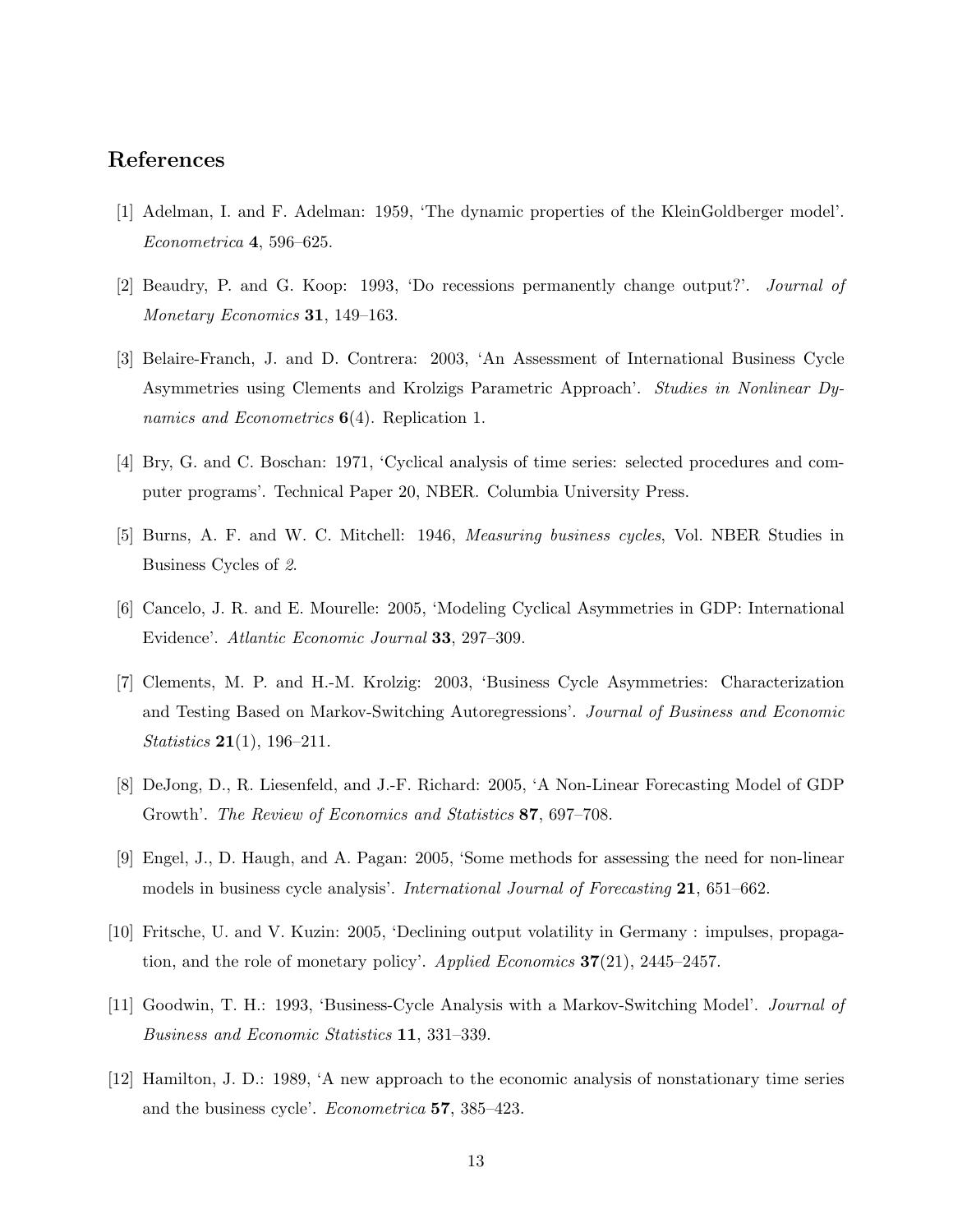- [13] Harding, D. and A. Pagan: 2002, 'Dissecting the cycle: A methodological investigation'. Journal of Monetary Economics  $49(2)$ , 365–381.
- [14] Hess, G. D. and S. Iwata: 1997, 'Measuring and Comparing Business-Cycle Features'. Journal of Business and Economic Statistics  $15(4)$ , 432-444.
- [15] Hodrick, R. and E. Prescott: 1997, 'Post-War US Business Cycles: An Empirical Investigation'. Journal of Money, Credit and Banking 29, 1–16.
- [16] Kiani, K. M. and P. V. Bidarkota: 2004, 'On Business Cycle Asymmetries in G7 Countries'. Oxford Bulletin of Economics and Statistics 66(3), 333–351.
- [17] Kim, C.-J., J. Morley, and J. Piger: 2005, 'Nonlinearity and the permanent effects of regressions'. Journal of Applied Econometrics 20, 291-309.
- [18] Knüppel, M.: 2005, Non-Normalities of the Business Cycle. Berlin: Logos.
- [19] Krolzig, H.-M.: 1997, Markov-Switching Vector Autoregressions. Springer.
- [20] McQueen, G. and S. Thorley: 1993, 'Asymmetric business cycle turning points'. Journal of Monetary Economics 31, 341–362.
- [21] Morley, J. and J. Piger: 2004, 'The Importance of Nonlinearity in Reproducing Business Cycle Features'. Federal Reserve Bank of St.Louis, Working Paper,032A.
- [22] Pesaran, M. H. and S. M. Potter: 1997, 'A floor and ceiling model of US output'. Journal of Economic Dynamics and Control 21, 661–695.
- [23] Potter, S. M.: 1995, 'A Nonlinear Approach to US GNP'. Journal of Applied Econometrics  $10(2)$ , 109–125.
- [24] Razzak, W. A.: 2001, 'Business Cycle Asymmetries: International Evidence'. Review of Economic Dynamics 4, 230–243.
- [25] Sichel, D. E.: 1993, 'Business Cycle Asymmetry: A Deeper Look'. Economic Inquiry 31(2), 224–236.
- [26] Simkins, S. P.: 1994, 'Do real business cycle models really exhibit business cycle behavior?'. Journal of Monetary Economics 33, 381–404.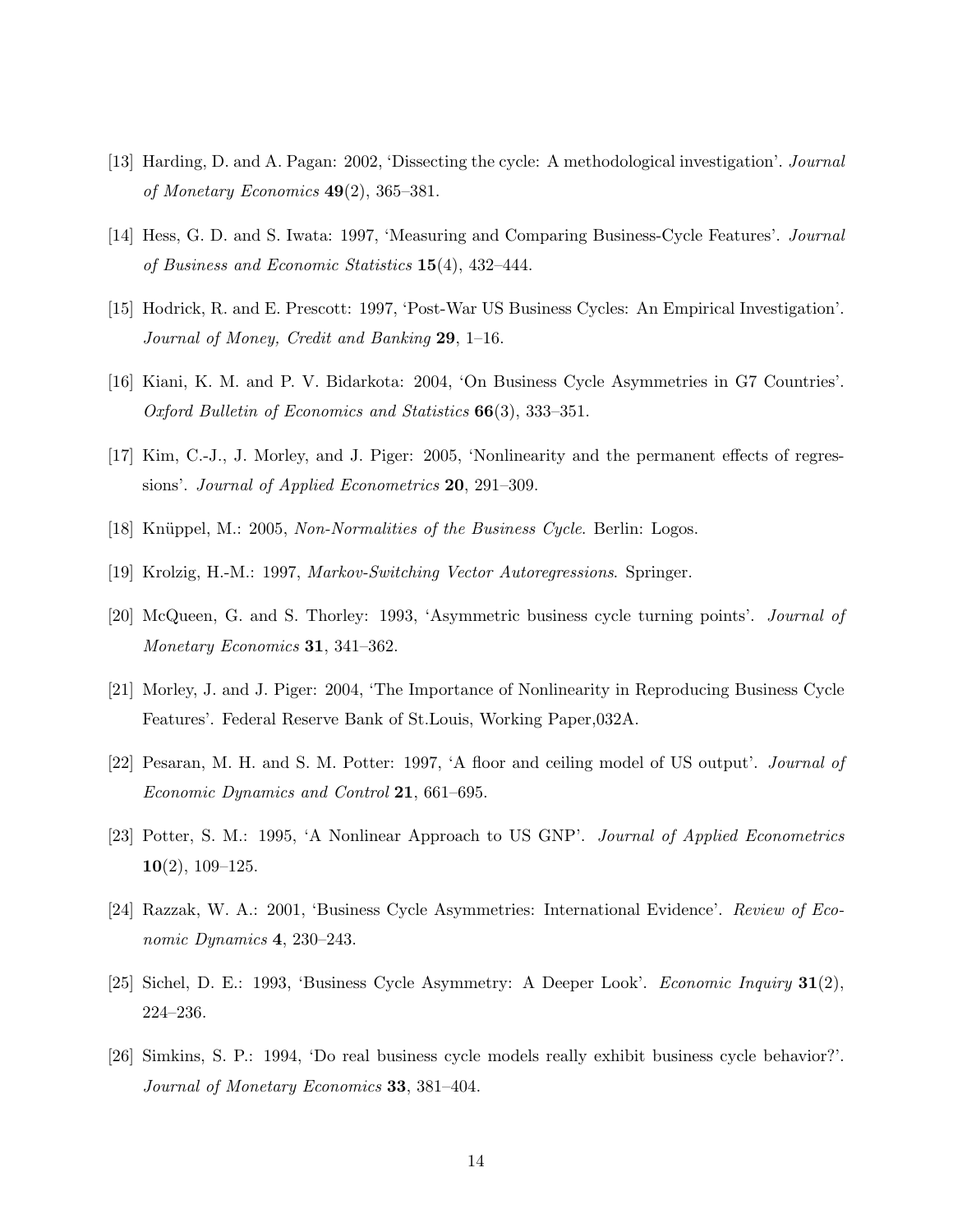[27] Watson, M. W.: 1994, 'Business-Cycle Durations and Postwar Stabilization of the U.S. Economy'. The American Economic Review 84(1), 24–46.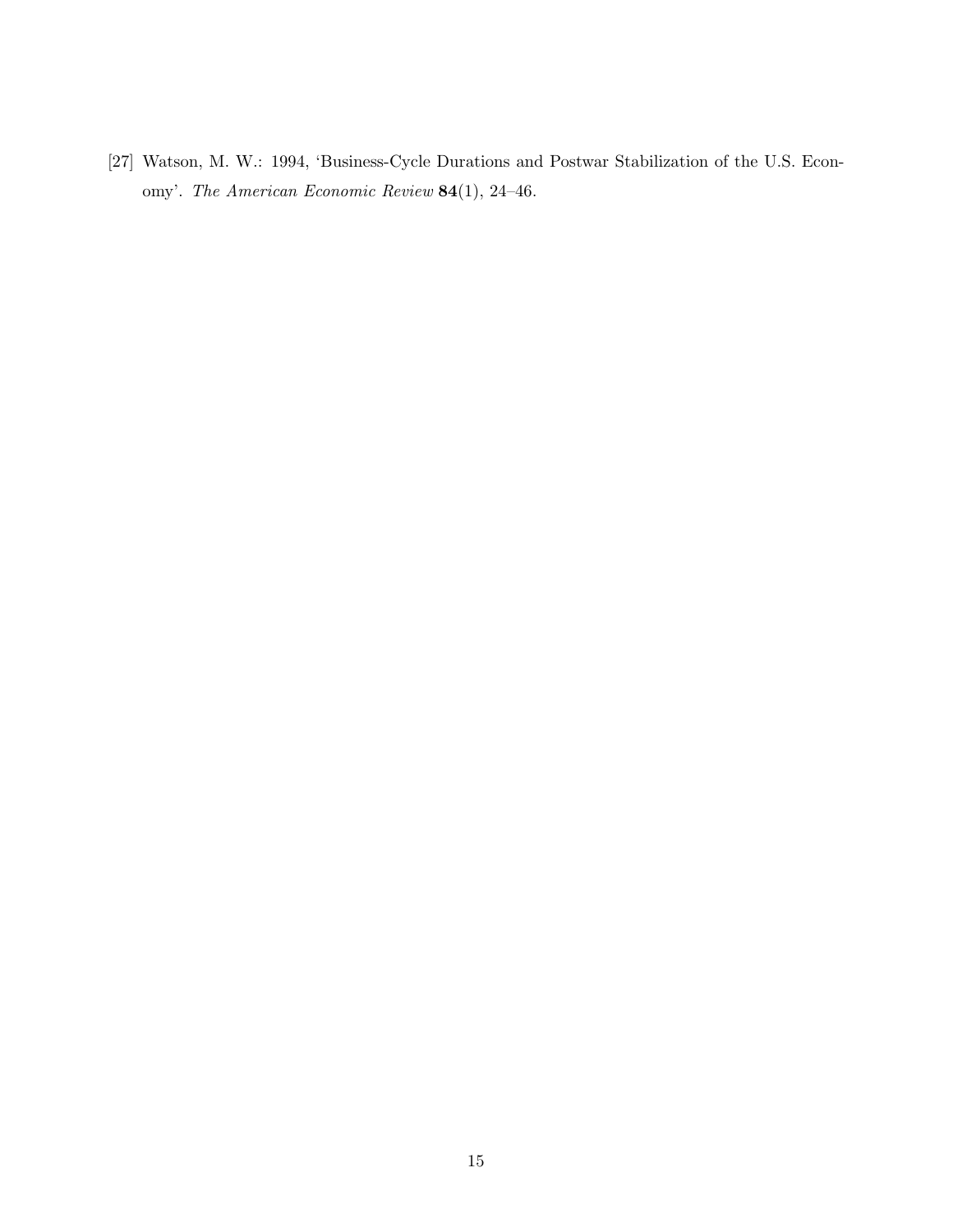

Figure 1: Business cycle turning points with GDP and GDP growth

Note: horizontal lines mark business cycle turning points according to BBQ

Figure 2: Business cycle features

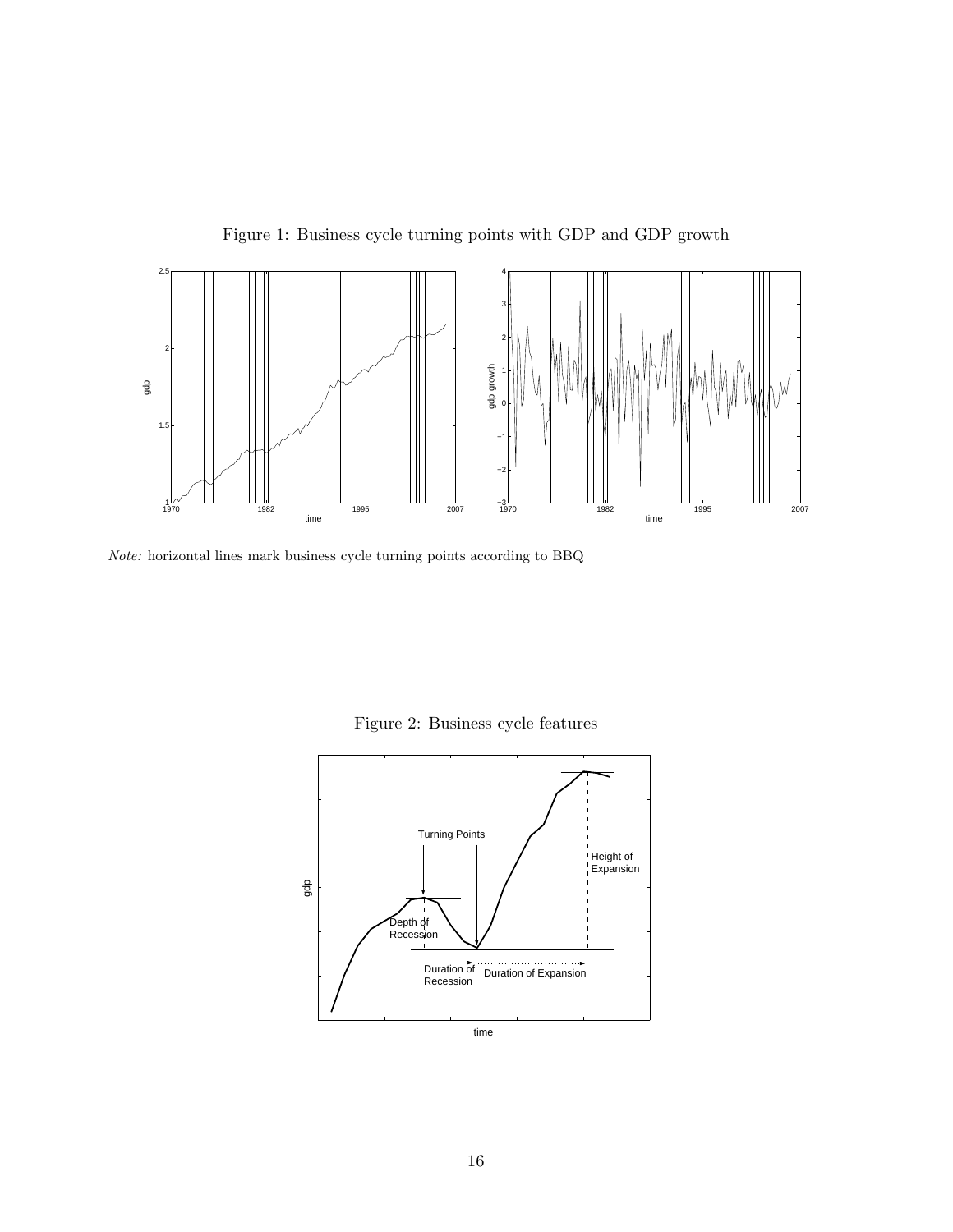|                              | AR model             |                   | MSA model            |                   | MSAH model           |
|------------------------------|----------------------|-------------------|----------------------|-------------------|----------------------|
| $\mu$                        | 2,161<br>4,937       | $p_{11}$          | 0,858<br>9,365       | $p_{11}$          | 0,815<br>8,952       |
| $\phi_1$                     | $-0,017$<br>$-0,210$ | $p_{22}$          | 0,817<br>6,332       | $p_{22}$          | 0,679<br>4,066       |
| $\phi_2$                     | 0,031                | $\mu$             | 1,359                | $\mu$             | 1,136                |
| $\phi_3$                     | 0,389<br>0,083       | $\phi_{1,1}$      | 3,403<br>$-0,033$    | $\phi_{1,1}$      | 3,439<br>$-0,132$    |
| $\phi_4$                     | 1,040<br>0,236       | $\phi_{1,2}$      | $-0,290$<br>0,016    | $\phi_{1,2}$      | $-1,409$<br>0,059    |
| $\sigma^2$                   | 3,101<br>11,998      |                   | 0,142<br>$-0,027$    |                   | 0,605<br>0,076       |
|                              |                      | $\phi_{1,3}$      | $-0,228$             | $\phi_{1,3}$      | 0,751                |
|                              |                      | $\phi_{1,4}$      | 0,548<br>5,565       | $\phi_{1,4}$      | 0,529<br>5,597       |
|                              |                      |                   |                      | $\sigma_1^2$      | 11, 142<br>6,379     |
|                              |                      | $\phi_{2,1}$      | 0,129<br>0,964       | $\phi_{2,1}$      | 0,402<br>4,585       |
|                              |                      | $\phi_{2,2}$      | 0, 115<br>0,871      | $\phi_{2,2}$      | 0,048<br>0,565       |
|                              |                      | $\phi_{2,3}$      | 0, 249<br>1,873      | $\phi_{2,3}$      | 0,180<br>2,244       |
|                              |                      | $\phi_{2,4}$      | $-0,372$<br>$-2,574$ | $\phi_{2,4}$      | $-0,431$<br>$-5,495$ |
|                              |                      | $\sigma^2$        | 8,355<br>6,935       | $\sigma_2^2$      | 2,573<br>3,235       |
| $\overline{R^2}$             | 0,075                | $\overline{R^2}$  | 0,125                | $\overline{R^2}$  | 0,105                |
| $\overline{R^2}$             | 0,048                | $\overline{R^2}$  | 0,058                | $\overline{R^2}$  | 0,036                |
| logLik                       | $-372,696$           | logLik            | $-366,268$           | logLik            | $-360,002$           |
| <b>AIC</b>                   | 5,357                | <b>AIC</b>        | 5,366                | <b>AIC</b>        | 5,291                |
| <b>BIC</b>                   | 5,462                | <b>BIC</b>        | 5,617                | <b>BIC</b>        | 5,563                |
| $Q_1(\epsilon)$              | 0,334<br>0,564       | $Q_1(\epsilon)$   | 0,013<br>0,908       | $Q_1(\epsilon)$   | 0,027<br>0,870       |
| $Q_4(\epsilon)$              | 3,315<br>0,507       | $Q_4(\epsilon)$   | 0,523<br>0,971       | $Q_4(\epsilon)$   | 0,562<br>0,967       |
| $\overline{Q_1(\epsilon^2)}$ | 2,619<br>0,106       | $Q_1(\epsilon^2)$ | 2,790<br>0,095       | $Q_1(\epsilon^2)$ | 2,153<br>$\rm 0,142$ |
| $Q_4(\epsilon^2)$            | 5,504<br>0,239       | $Q_4(\epsilon^2)$ | 4,768<br>0,312       | $Q_4(\epsilon^2)$ | 5,415<br>0,247       |

Table 1: Estimation results: AR, MSA, and MSAH model

Note: Beneath parameter estimates  $t$  values are reported.  $Q_1$ denotes the Ljung-Box statistic for one lag ,  $Q_4$  for four lags. Beneath the Ljung-Box statistics p values are reported.  $\overline{R^2}$  denotes the adjusted  $R^2$ .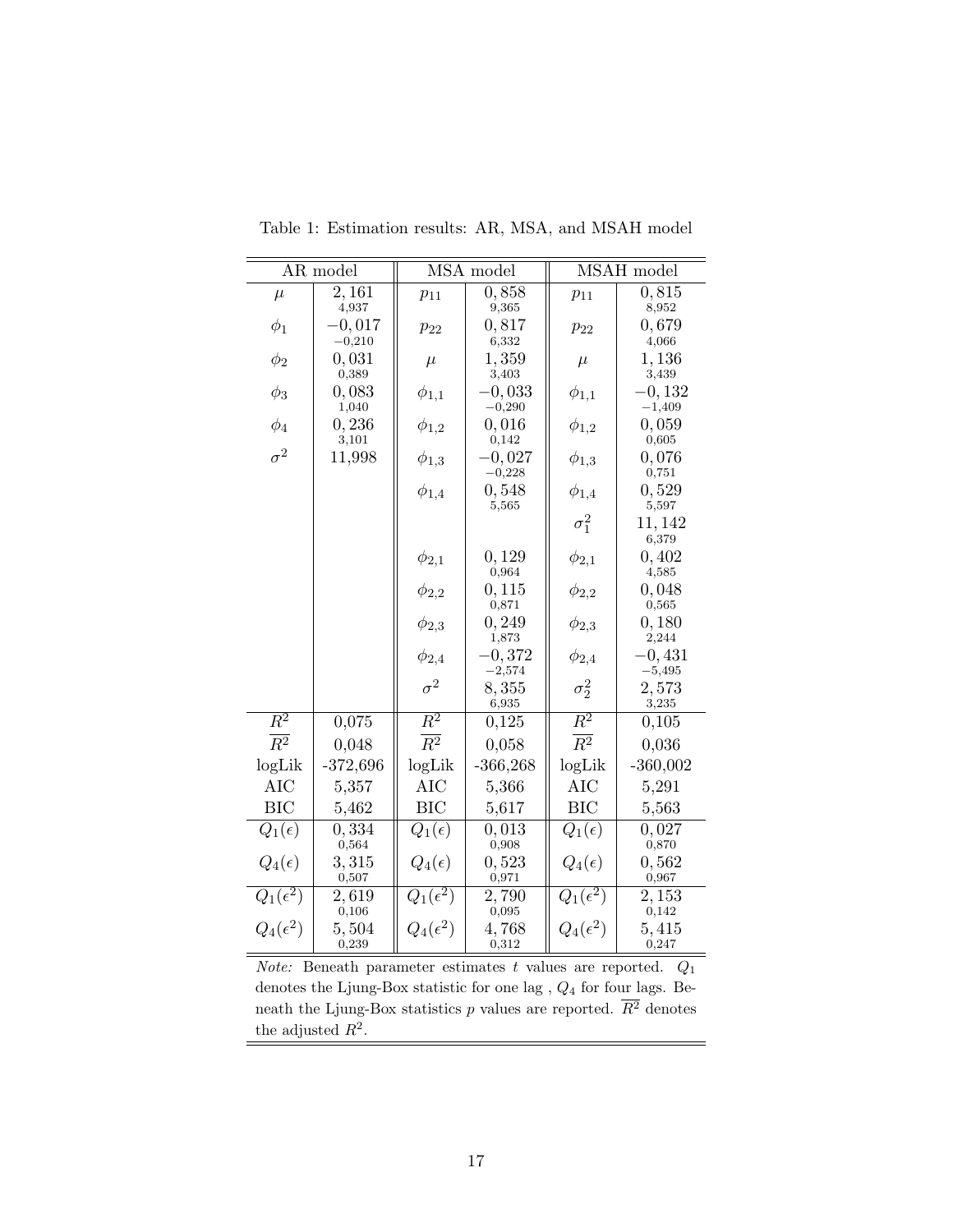|                   | MSI model            |                   | MSIH model           |                              | BB model             |
|-------------------|----------------------|-------------------|----------------------|------------------------------|----------------------|
| $p_{11}$          | 0,850<br>7,224       | $p_{11}$          | 0,993<br>117,579     | $p_{11}$                     | 0,915<br>20,667      |
| $p_{22}$          | 0,897<br>8,265       | $p_{22}$          | 0,979<br>23,359      | $p_{22}$                     | 0,336<br>2,034       |
| $\mu_1$           | 0,751<br>0,936       | $\mu_1$           | 0,592<br>1,499       | $\mu_1 - \mu_2$              | 6,156<br>5,260       |
| $\mu_2 - \mu_1$   | 3,455<br>4,136       | $\mu_2 - \mu_1$   | 1,297<br>2,228       | $\mu_2$                      | $-4,982$<br>$-3,739$ |
| $\phi_1$          | $-0,148$<br>$-1,700$ | $\phi_1$          | $-0,009$<br>$-0,110$ | $\phi_1$                     | $-0,021$<br>$-0,271$ |
| $\phi_2$          | $-0,065$<br>$-0,744$ | $\phi_2$          | $-0,009$<br>$-0,112$ | $\phi_2$                     | 0,099<br>1,305       |
| $\phi_3$          | 0,022<br>0,260       | $\phi_3$          | 0,053<br>0,692       | $\phi_3$                     | 0,149<br>1,970       |
| $\phi_4$          | 0, 202<br>2,569      | $\phi_4$          | 0,190<br>2,634       | $\phi_4$                     | 0,315<br>4,013       |
| $\sigma^2$        | 9,123<br>6,144       | $\sigma_1^2$      | 2,453<br>3,237       | $\gamma$                     | $-0,426$<br>$-3,539$ |
|                   |                      | $\sigma_2^2$      | 13, 157<br>7,957     | $\sigma^2$                   | 7,217<br>6,496       |
| $\overline{R^2}$  | 0,094                | $\overline{R^2}$  | 0,087                | $\overline{R^2}$             | 0,111                |
| $\overline{R^2}$  | 0,047                | $\overline{R^2}$  | 0,039                | $\overline{R^2}$             | 0,057                |
| logLik            | $-371,510$           | logLik            | $-367,036$           | logLik                       | $-367,941$           |
| <b>AIC</b>        | 5,397                | <b>AIC</b>        | 5,348                | <b>AIC</b>                   | 5,361                |
| <b>BIC</b>        | 5,586                | <b>BIC</b>        | 5,557                | <b>BIC</b>                   | 5,570                |
| $Q_1(\epsilon)$   | 0,034<br>0,854       | $Q_1(\epsilon)$   | 0, 155<br>0,694      | $Q_1(\epsilon)$              | 0,0013<br>0,971      |
| $Q_4(\epsilon)$   | 0,315<br>0,989       | $Q_4(\epsilon)$   | 0,425<br>0,980       | $Q_4(\epsilon)$              | 0,0771<br>0,999      |
| $Q_1(\epsilon^2)$ | 2,639<br>0,104       | $Q_1(\epsilon^2)$ | 1,143<br>0,285       | $Q_1(\overline{\epsilon^2})$ | 0,4635<br>0,496      |
| $Q_4(\epsilon^2)$ | 6,357<br>0,174       | $Q_4(\epsilon^2)$ | 3,777<br>0,437       | $Q_4(\epsilon^2)$            | 7,4037<br>0,116      |

Table 2: Estimation results: MSI, MSIH, and BB model

*Note:* Beneath parameter estimates  $t$  values are reported.  $Q_1$ denotes the Ljung-Box statistic for one lag ,  $Q_4$  for four lags. Beneath the Ljung-Box statistics p values are reported.  $\overline{R^2}$  denotes the adjusted  $R^2$ .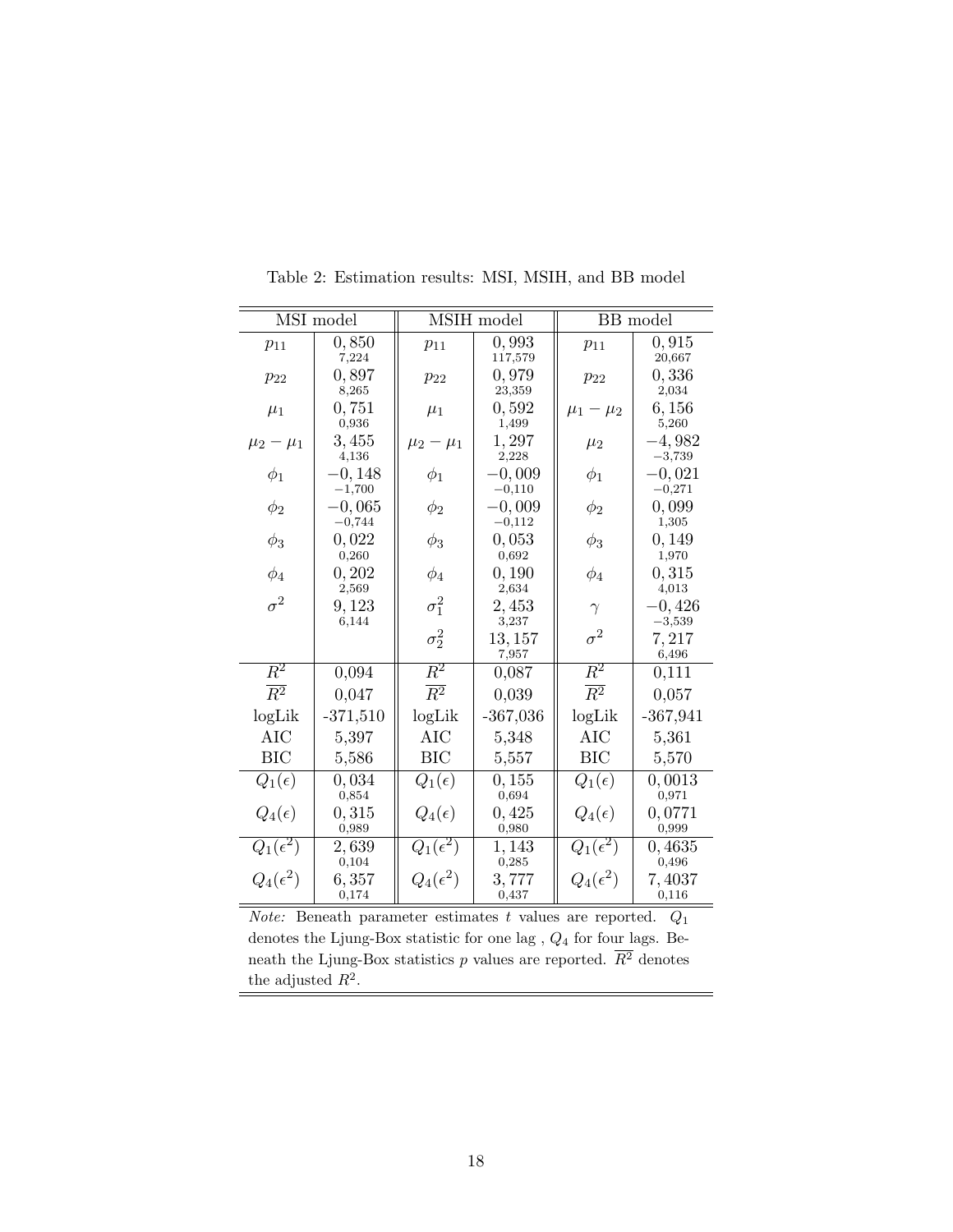|                   | SETAR model                   |                   | FC model                |                              | DLR model            |
|-------------------|-------------------------------|-------------------|-------------------------|------------------------------|----------------------|
| $\mu_1$           | 0,858<br>2,053                | $\mu$             | 1,363<br>3,133          | $\nu$                        | $-0,168$<br>$-1,352$ |
| $\phi_{1,1}$      | 0,232                         | $\phi_1$          | 0,142                   | $\gamma$                     | $-0,061$<br>$-0,459$ |
| $\phi_{1,2}$      | 2,457<br>$-0,042$<br>$-0,300$ | $\phi_2$          | 1,583<br>0,072<br>0,945 | $\beta_0$                    | 4,601<br>4,730       |
| $\phi_{1,3}$      | 0,020<br>0,196                | $\phi_3$          | 0,066<br>0,842          | $\beta_1$                    | $-0,426$<br>$-3,113$ |
| $\phi_{1,4}$      | 0,292<br>2,840                | $\phi_4$          | 0,236<br>3,259          | $\mu_{a,1}$                  | 0,479<br>0,645       |
| $\sigma_1^2$      | 7,261<br>6,734                | $\sigma_1^2$      | 11,694<br>7,541         | $\mu_{a,2}$                  | 1,803<br>1,539       |
| $\mu_2$           | 0,996<br>0,865                | $\sigma_2^2$      | 1,359<br>2,683          | $\mu_b$                      | $-2,097$<br>$-4,800$ |
| $\phi_{2,1}$      | $-0,321$<br>$-2,528$          | $\theta_1$        | $-0,506$<br>$-2,745$    | $\sigma_a^2$                 | 1,054<br>1,959       |
| $\phi_{2,2}$      | 0, 319<br>1,587               | $\theta_2$        | $-0,036$<br>$-1,468$    | $\sigma_b^2$                 | 0,025<br>0,035       |
| $\phi_{2,3}$      | 0,041<br>0,353                | $r_f^*$           | $-1,694$                | $\sigma^2$                   | 9,313<br>9,260       |
| $\phi_{2,4}$      | 0, 115<br>1,073               |                   |                         |                              |                      |
| $\sigma_2^2$      | 13,999<br>11,921              |                   |                         |                              |                      |
| $r^*$             | 2,400                         |                   |                         |                              |                      |
| $\frac{q^*}{R^2}$ | 2,000                         |                   |                         |                              |                      |
|                   | 0,169                         | $\overline{R^2}$  | 0,124                   | $\overline{R^2}$             | 0,285                |
| $\overline{R^2}$  | 0,112                         | $\overline{R^2}$  | 0,085                   | $\overline{R^2}$             | 0,242                |
| logLik            | $-361,325$                    | logLik            | $-362,668$              | logLik                       | $-384,708$           |
| AIC               | 5,295                         | <b>AIC</b>        | 5,272                   | <b>AIC</b>                   | 5,599                |
| <b>BIC</b>        | 5,546                         | <b>BIC</b>        | 5,460                   | <b>BIC</b>                   | 5,808                |
| $Q_1(\epsilon)$   | 0,625<br>0,429                | $Q_1(\epsilon)$   | 0, 501<br>0,479         | $Q_1(\epsilon)$              | 0,334<br>0,564       |
| $Q_4(\epsilon)$   | 1,118<br>0,891                | $Q_4(\epsilon)$   | 0,709<br>0,950          | $Q_4(\epsilon)$              | 3,315<br>0,507       |
| $Q_1(\epsilon^2)$ | 1,660<br>0,198                | $Q_1(\epsilon^2)$ | 0,032<br>0,857          | $\overline{Q_1(\epsilon^2)}$ | 0,385<br>0,535       |
| $Q_4(\epsilon^2)$ | 4,005<br>0,405                | $Q_4(\epsilon^2)$ | 2,473<br>0,649          | $Q_4(\epsilon^2)$            | 6,657<br>0,155       |

Table 3: Estimation results: SETAR, FC and DLR model

 $\emph{Note:}$  Beneath parameter estimates  $t$  values are reported.  $\emph{Q}_{1}$ denotes the Ljung-Box statistic for one lag ,  $Q_4$  for four lags. Beneath the Ljung-Box statistics p values are reported.  $R^2$  denotes the adjusted  $R^2$ .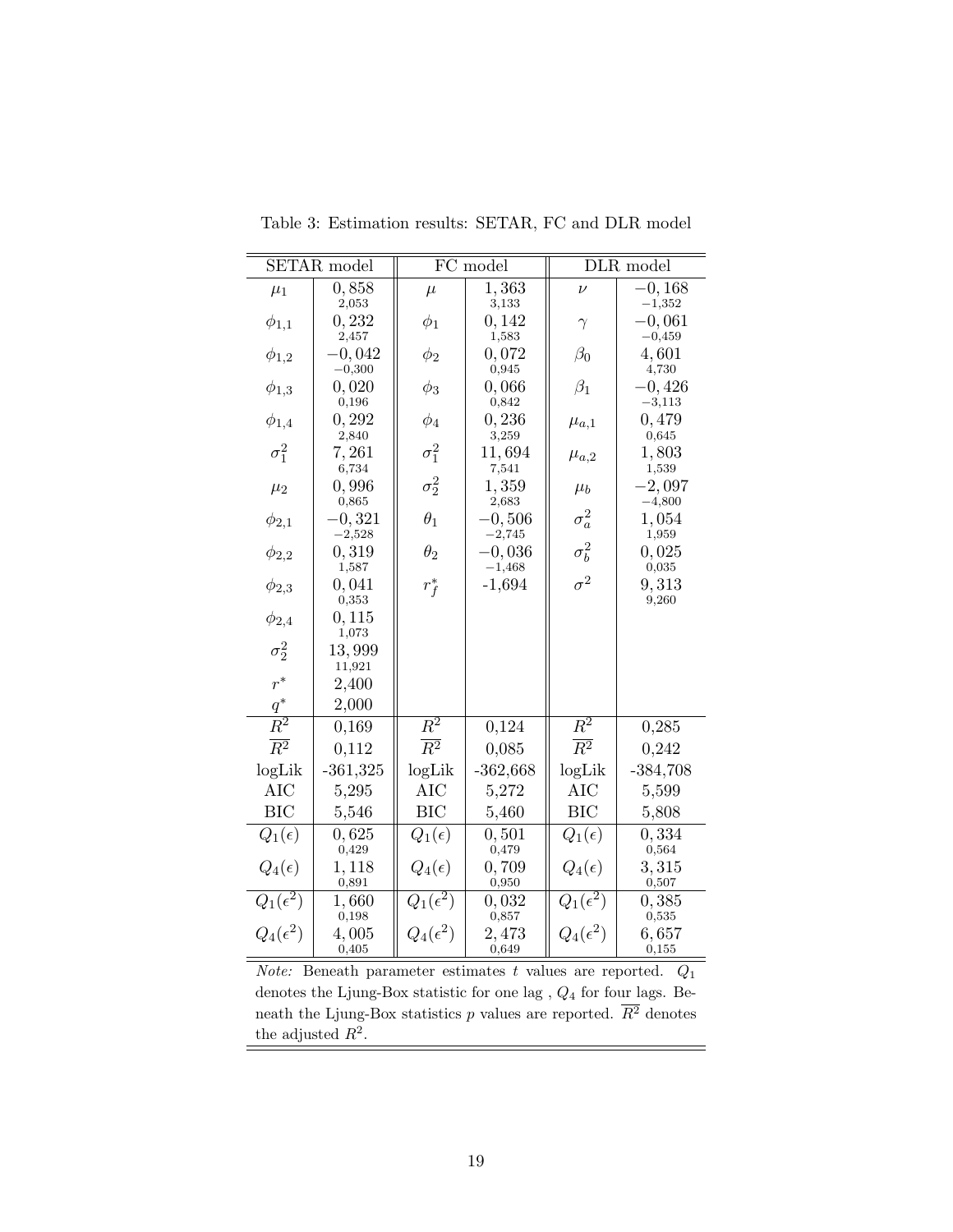|                                                                                                                   | AR.                                                                                                                       | MSA                                                                                                                   | HASN                                                                                                                                                                                                                                                                                                                                                                                                        | <b>NSI</b>                                                                                                                                                                                                                                                                                                                      | <b>MSIH</b>                                                                                                                                                                                                                                                                                           | BB                                                                                                                                                                                                                                                                                                   | EC                                                                                                                                                                                                                                                                    | <b>SETAR</b>                                                                                                                                                                                                                                                          | DLR                                                                                                                                                                                                                                                                                             | GDP      |
|-------------------------------------------------------------------------------------------------------------------|---------------------------------------------------------------------------------------------------------------------------|-----------------------------------------------------------------------------------------------------------------------|-------------------------------------------------------------------------------------------------------------------------------------------------------------------------------------------------------------------------------------------------------------------------------------------------------------------------------------------------------------------------------------------------------------|---------------------------------------------------------------------------------------------------------------------------------------------------------------------------------------------------------------------------------------------------------------------------------------------------------------------------------|-------------------------------------------------------------------------------------------------------------------------------------------------------------------------------------------------------------------------------------------------------------------------------------------------------|------------------------------------------------------------------------------------------------------------------------------------------------------------------------------------------------------------------------------------------------------------------------------------------------------|-----------------------------------------------------------------------------------------------------------------------------------------------------------------------------------------------------------------------------------------------------------------------|-----------------------------------------------------------------------------------------------------------------------------------------------------------------------------------------------------------------------------------------------------------------------|-------------------------------------------------------------------------------------------------------------------------------------------------------------------------------------------------------------------------------------------------------------------------------------------------|----------|
| $#$ expansions                                                                                                    |                                                                                                                           |                                                                                                                       |                                                                                                                                                                                                                                                                                                                                                                                                             |                                                                                                                                                                                                                                                                                                                                 |                                                                                                                                                                                                                                                                                                       |                                                                                                                                                                                                                                                                                                      |                                                                                                                                                                                                                                                                       |                                                                                                                                                                                                                                                                       |                                                                                                                                                                                                                                                                                                 | 7,000    |
| F(GDP                                                                                                             | $\begin{array}{l} 2,000 \\ 1,000 \\ 69,000 \\ 0,001 \\ 2,189 \\ 0,400 \\ 0,536 \\ 0,633 \\ 0,633 \\ 0,633 \\ \end{array}$ |                                                                                                                       | $\begin{array}{l} 5,000\\0,944\\0,175\\0,175\\17,574\\0,316\\0,316\\0,328\\0,827\\0,783\\0,783 \end{array}$                                                                                                                                                                                                                                                                                                 | $\begin{array}{l} (4,000) \\ (3,72) \\ (5,800) \\ (6,900) \\ (7,22) \\ (8,600) \\ (9,72) \\ (1,72) \\ (1,72) \\ (1,72) \\ (1,72) \\ (1,72) \\ (1,72) \\ (1,72) \\ (1,72) \\ (1,72) \\ (1,72) \\ (1,72) \\ (1,72) \\ (1,72) \\ (1,72) \\ (1,72) \\ (1,72) \\ (1,72) \\ (1,72) \\ (1,72) \\ (1,72) \\ (1,72) \\ (1,72) \\ (1,72)$ | $\begin{array}{l} 2,000 \\ 1,000 \\ 65,000 \\ 0,002 \\ 2,61 \\ 0,27 \\ 0,31 \\ 0,416 \\ 0,339 \\ 0,596 \\ 0,596 \\ \end{array}$                                                                                                                                                                       | $\begin{array}{l} (4.000 \\ 4.000 \\ 0.980 \\ 0.058 \\ 0.058 \\ 0.000 \\ 0.01 \\ 0.01 \\ 0.01 \\ 0.000 \\ 0.000 \\ 0.000 \\ 0.000 \\ 0.000 \\ 0.000 \\ 0.000 \\ 0.000 \\ 0.000 \\ 0.000 \\ 0.000 \\ 0.000 \\ 0.000 \\ 0.000 \\ 0.000 \\ 0.000 \\ 0.000 \\ 0.000 \\ 0.000 \\ 0.000 \\ 0.000 \\ 0.000$ |                                                                                                                                                                                                                                                                       |                                                                                                                                                                                                                                                                       | $\begin{array}{c} 5,000 \\ 0,954 \\ 24,800 \\ 0,131 \\ 17,542 \\ 0,293 \end{array}$                                                                                                                                                                                                             |          |
| expansions<br>2. duration of                                                                                      |                                                                                                                           |                                                                                                                       |                                                                                                                                                                                                                                                                                                                                                                                                             |                                                                                                                                                                                                                                                                                                                                 |                                                                                                                                                                                                                                                                                                       |                                                                                                                                                                                                                                                                                                      |                                                                                                                                                                                                                                                                       |                                                                                                                                                                                                                                                                       |                                                                                                                                                                                                                                                                                                 | 17,286   |
| F(GDP                                                                                                             |                                                                                                                           |                                                                                                                       |                                                                                                                                                                                                                                                                                                                                                                                                             |                                                                                                                                                                                                                                                                                                                                 |                                                                                                                                                                                                                                                                                                       |                                                                                                                                                                                                                                                                                                      |                                                                                                                                                                                                                                                                       |                                                                                                                                                                                                                                                                       |                                                                                                                                                                                                                                                                                                 |          |
| 3. std. of duration                                                                                               |                                                                                                                           |                                                                                                                       |                                                                                                                                                                                                                                                                                                                                                                                                             |                                                                                                                                                                                                                                                                                                                                 |                                                                                                                                                                                                                                                                                                       |                                                                                                                                                                                                                                                                                                      |                                                                                                                                                                                                                                                                       |                                                                                                                                                                                                                                                                       |                                                                                                                                                                                                                                                                                                 | 13,659   |
| F(GDP)<br>Ĵ                                                                                                       |                                                                                                                           |                                                                                                                       |                                                                                                                                                                                                                                                                                                                                                                                                             |                                                                                                                                                                                                                                                                                                                                 |                                                                                                                                                                                                                                                                                                       |                                                                                                                                                                                                                                                                                                      |                                                                                                                                                                                                                                                                       |                                                                                                                                                                                                                                                                       |                                                                                                                                                                                                                                                                                                 |          |
| 4. height of expansions                                                                                           |                                                                                                                           |                                                                                                                       |                                                                                                                                                                                                                                                                                                                                                                                                             |                                                                                                                                                                                                                                                                                                                                 |                                                                                                                                                                                                                                                                                                       |                                                                                                                                                                                                                                                                                                      |                                                                                                                                                                                                                                                                       |                                                                                                                                                                                                                                                                       |                                                                                                                                                                                                                                                                                                 | 2,815    |
| F(GDP)                                                                                                            |                                                                                                                           |                                                                                                                       |                                                                                                                                                                                                                                                                                                                                                                                                             |                                                                                                                                                                                                                                                                                                                                 |                                                                                                                                                                                                                                                                                                       |                                                                                                                                                                                                                                                                                                      |                                                                                                                                                                                                                                                                       |                                                                                                                                                                                                                                                                       |                                                                                                                                                                                                                                                                                                 |          |
| 5. std. of height                                                                                                 |                                                                                                                           |                                                                                                                       |                                                                                                                                                                                                                                                                                                                                                                                                             |                                                                                                                                                                                                                                                                                                                                 |                                                                                                                                                                                                                                                                                                       |                                                                                                                                                                                                                                                                                                      |                                                                                                                                                                                                                                                                       |                                                                                                                                                                                                                                                                       |                                                                                                                                                                                                                                                                                                 | 3,553    |
| F(GDP)<br>$\begin{array}{c}\n\uparrow\n\end{array}$                                                               |                                                                                                                           | $\begin{array}{l} 5,000\\ 0,963\\ 0,300\\ 0,110\\ 0,312\\ 0,254\\ 0,779\\ 0,844\\ 0,844\\ 0,844\\ \hline \end{array}$ |                                                                                                                                                                                                                                                                                                                                                                                                             |                                                                                                                                                                                                                                                                                                                                 |                                                                                                                                                                                                                                                                                                       |                                                                                                                                                                                                                                                                                                      | $\begin{array}{l} 1000\\ 4,981\\ 0,981\\ 31,750\\ 0,081\\ 7,750\\ 0,817\\ 0,817\\ 0,839\\ 0,839\\ 0,828\\ 0,81\\ 0,81\\ 0,100\\ 0,100\\ 0,100\\ 0,100\\ 0,100\\ 0,100\\ 0,100\\ 0,100\\ 0,100\\ 0,100\\ 0,100\\ 0,100\\ 0,100\\ 0,100\\ 0,100\\ 0,100\\ 0,100\\ 0,10$ |                                                                                                                                                                                                                                                                       | $\begin{array}{c} 2,692 \\ 0,666 \\ 3,489 \\ \hline 0,614 \\ \hline \text{DLR} \end{array}$                                                                                                                                                                                                     |          |
|                                                                                                                   | AR.                                                                                                                       |                                                                                                                       |                                                                                                                                                                                                                                                                                                                                                                                                             | <b>ISI</b>                                                                                                                                                                                                                                                                                                                      | <b>HISIN</b>                                                                                                                                                                                                                                                                                          | <b>BB</b>                                                                                                                                                                                                                                                                                            |                                                                                                                                                                                                                                                                       | <b>SETAR</b>                                                                                                                                                                                                                                                          |                                                                                                                                                                                                                                                                                                 | GDP      |
| # recessions<br>Ġ                                                                                                 |                                                                                                                           |                                                                                                                       |                                                                                                                                                                                                                                                                                                                                                                                                             |                                                                                                                                                                                                                                                                                                                                 |                                                                                                                                                                                                                                                                                                       |                                                                                                                                                                                                                                                                                                      |                                                                                                                                                                                                                                                                       |                                                                                                                                                                                                                                                                       |                                                                                                                                                                                                                                                                                                 | 6,000    |
| F(GDP)<br>ĵ                                                                                                       |                                                                                                                           |                                                                                                                       |                                                                                                                                                                                                                                                                                                                                                                                                             |                                                                                                                                                                                                                                                                                                                                 |                                                                                                                                                                                                                                                                                                       |                                                                                                                                                                                                                                                                                                      |                                                                                                                                                                                                                                                                       |                                                                                                                                                                                                                                                                       |                                                                                                                                                                                                                                                                                                 |          |
| 7. duration of recessions                                                                                         |                                                                                                                           |                                                                                                                       |                                                                                                                                                                                                                                                                                                                                                                                                             |                                                                                                                                                                                                                                                                                                                                 |                                                                                                                                                                                                                                                                                                       |                                                                                                                                                                                                                                                                                                      |                                                                                                                                                                                                                                                                       |                                                                                                                                                                                                                                                                       |                                                                                                                                                                                                                                                                                                 | 3,333    |
| F(GDP)                                                                                                            |                                                                                                                           |                                                                                                                       |                                                                                                                                                                                                                                                                                                                                                                                                             |                                                                                                                                                                                                                                                                                                                                 |                                                                                                                                                                                                                                                                                                       |                                                                                                                                                                                                                                                                                                      |                                                                                                                                                                                                                                                                       |                                                                                                                                                                                                                                                                       |                                                                                                                                                                                                                                                                                                 |          |
| 8. std. of duration                                                                                               | $\begin{array}{l} 1,000\\1,000\\1,000\\0,617\\0,617\\0,813\\0,7273\\0,701\\0,701\\0,6401\\0,358\\0,358 \end{array}$       |                                                                                                                       | $\begin{array}{r} \underline{\text{MSAH}} \\ \underline{\text{MSAM}} \\ \underline{\text{4,000}} \\ \text{0,916} \\ \text{0,903} \\ \text{0,909} \\ \text{0,917} \\ \text{0,173} \\ \text{0,173} \\ \text{0,173} \\ \text{0,173} \\ \text{0,173} \\ \text{0,174} \\ \text{0,173} \\ \text{0,174} \\ \text{0,173} \\ \text{0,174} \\ \text{0,175} \\ \text{0,176} \\ \text{0,178} \\ \text{0,178} \\ \text{$ | 3,000<br>0,957<br>0,1900<br>4,5862<br>1,596<br>0,44<br>0,44                                                                                                                                                                                                                                                                     | $\begin{array}{l} 2,000 \\ 1,000 \\ 1,000 \\ 3,33 \\ 4,400 \\ 6,68 \\ 7,836 \\ 8,60 \\ 9,72 \\ 1,834 \\ 6,221 \\ 6,318 \\ 6,318 \\ 6,318 \\ 6,318 \\ 6,318 \\ 6,318 \\ 6,318 \\ 6,318 \\ 6,318 \\ 6,318 \\ 6,318 \\ 6,321 \\ 6,332 \\ 6,333 \\ 6,334 \\ 6,334 \\ 6,335 \\ 6,335 \\ 6,336 \\ 6,336 \\$ | $\begin{array}{l} 3,000\\ 0,970\\ 0,4,000\\ 1,528\\ 0,355\\ 0,741\\ 0,3356\\ 0,686\\ 6,686 \end{array}$                                                                                                                                                                                              | $\begin{array}{l} 3,000 \\ 0,971 \\ 0,425 \\ 0,333 \\ 0,354 \\ 0,324 \\ 0,435 \\ 0,531 \\ 0,425 \\ \hline \end{array}$                                                                                                                                                | $\begin{array}{r} 0000\\ 0.966\\ 0.967\\ 0.968\\ 0.908\\ 0.908\\ 0.908\\ 0.908\\ 0.908\\ 0.908\\ 0.908\\ 0.902\\ 0.902\\ 0.902\\ 0.902\\ 0.902\\ 0.902\\ 0.902\\ 0.902\\ 0.902\\ 0.902\\ 0.902\\ 0.903\\ 0.903\\ 0.903\\ 0.903\\ 0.903\\ 0.903\\ 0.903\\ 0.903\\ 0.9$ | $\begin{array}{c} 1000 \\ 40033 \\ 0.9350 \\ 0.405 \\ 0.732 \\ 0.132 \\ 0.132 \\ 0.132 \\ 0.132 \\ 0.132 \\ 0.132 \\ 0.1332 \\ 0.1332 \\ 0.1332 \\ 0.1332 \\ 0.1332 \\ 0.1332 \\ 0.1332 \\ 0.1332 \\ 0.1332 \\ 0.1332 \\ 0.1332 \\ 0.1332 \\ 0.1332 \\ 0.1332 \\ 0.1332 \\ 0.1332 \\ 0.1332 \\$ | 1,033    |
| F(GDP)                                                                                                            |                                                                                                                           |                                                                                                                       |                                                                                                                                                                                                                                                                                                                                                                                                             |                                                                                                                                                                                                                                                                                                                                 |                                                                                                                                                                                                                                                                                                       |                                                                                                                                                                                                                                                                                                      |                                                                                                                                                                                                                                                                       |                                                                                                                                                                                                                                                                       |                                                                                                                                                                                                                                                                                                 |          |
| 9. depth of recessions                                                                                            |                                                                                                                           |                                                                                                                       |                                                                                                                                                                                                                                                                                                                                                                                                             |                                                                                                                                                                                                                                                                                                                                 |                                                                                                                                                                                                                                                                                                       |                                                                                                                                                                                                                                                                                                      |                                                                                                                                                                                                                                                                       |                                                                                                                                                                                                                                                                       |                                                                                                                                                                                                                                                                                                 | $-1,664$ |
| F(GDP)                                                                                                            |                                                                                                                           |                                                                                                                       |                                                                                                                                                                                                                                                                                                                                                                                                             |                                                                                                                                                                                                                                                                                                                                 |                                                                                                                                                                                                                                                                                                       |                                                                                                                                                                                                                                                                                                      |                                                                                                                                                                                                                                                                       |                                                                                                                                                                                                                                                                       | $0,240$<br>$-1,781$<br>$-1,781$<br>$0,594$<br>$0,306$<br>$0,280$                                                                                                                                                                                                                                |          |
| 10 std. of depth                                                                                                  |                                                                                                                           |                                                                                                                       |                                                                                                                                                                                                                                                                                                                                                                                                             |                                                                                                                                                                                                                                                                                                                                 |                                                                                                                                                                                                                                                                                                       |                                                                                                                                                                                                                                                                                                      |                                                                                                                                                                                                                                                                       |                                                                                                                                                                                                                                                                       |                                                                                                                                                                                                                                                                                                 | 4,454    |
| F(GDP<br>$\hat{J}$                                                                                                |                                                                                                                           |                                                                                                                       | 0,484                                                                                                                                                                                                                                                                                                                                                                                                       | 0,364                                                                                                                                                                                                                                                                                                                           |                                                                                                                                                                                                                                                                                                       | $\frac{0.146}{\text{BB}}$                                                                                                                                                                                                                                                                            |                                                                                                                                                                                                                                                                       | 0,395                                                                                                                                                                                                                                                                 |                                                                                                                                                                                                                                                                                                 |          |
|                                                                                                                   | $\frac{AB}{AB}$                                                                                                           | MSA<br>0,974<br>0,974<br>0,442<br>0,502<br>0,502                                                                      | <b>HYSN</b>                                                                                                                                                                                                                                                                                                                                                                                                 | <b>ISI</b>                                                                                                                                                                                                                                                                                                                      | <b>HISIN</b>                                                                                                                                                                                                                                                                                          |                                                                                                                                                                                                                                                                                                      |                                                                                                                                                                                                                                                                       | <b>SETAR</b>                                                                                                                                                                                                                                                          | <b>DLR</b>                                                                                                                                                                                                                                                                                      | GDP      |
| 11. Deepness                                                                                                      |                                                                                                                           |                                                                                                                       |                                                                                                                                                                                                                                                                                                                                                                                                             | $\frac{0.002}{0}$                                                                                                                                                                                                                                                                                                               |                                                                                                                                                                                                                                                                                                       |                                                                                                                                                                                                                                                                                                      |                                                                                                                                                                                                                                                                       | $-0,076$<br>0,984                                                                                                                                                                                                                                                     |                                                                                                                                                                                                                                                                                                 | 0,345    |
| F(GDP)<br>ĵ                                                                                                       |                                                                                                                           |                                                                                                                       |                                                                                                                                                                                                                                                                                                                                                                                                             |                                                                                                                                                                                                                                                                                                                                 |                                                                                                                                                                                                                                                                                                       |                                                                                                                                                                                                                                                                                                      |                                                                                                                                                                                                                                                                       |                                                                                                                                                                                                                                                                       |                                                                                                                                                                                                                                                                                                 |          |
| Steepness<br>$\frac{12}{1}$                                                                                       | 0,987<br>500,0<br>500,0                                                                                                   |                                                                                                                       | $\begin{array}{r} \n\hline\n0.943 \\ 0.943 \\ 0.113 \\ 0.307 \\ 0.922\n\end{array}$                                                                                                                                                                                                                                                                                                                         | 0,981<br>0,032<br>0,408<br>0,036                                                                                                                                                                                                                                                                                                | $\frac{1}{0.970}$<br>0.970<br>0.133                                                                                                                                                                                                                                                                   | $\begin{array}{r} \n\hline\n0,988 \\ 0,985 \\ 0,940 \\ 0,940 \\ \hline\n1,428 \\ 0,701\n\end{array}$                                                                                                                                                                                                 | $\frac{1}{0,994}$<br>0,994<br>0,009<br>0,458<br>1,104<br>1,104                                                                                                                                                                                                        | 0,038<br>0,408<br>0,032<br>0,483                                                                                                                                                                                                                                      | $\overline{0.024}$<br>0.979<br>0.548<br>0.548<br>0.550                                                                                                                                                                                                                                          | $-0,012$ |
| F(GDP)<br>ĵ                                                                                                       |                                                                                                                           |                                                                                                                       |                                                                                                                                                                                                                                                                                                                                                                                                             |                                                                                                                                                                                                                                                                                                                                 | 0,292                                                                                                                                                                                                                                                                                                 |                                                                                                                                                                                                                                                                                                      |                                                                                                                                                                                                                                                                       |                                                                                                                                                                                                                                                                       |                                                                                                                                                                                                                                                                                                 |          |
| Sharpness<br>13.                                                                                                  | 0,002                                                                                                                     |                                                                                                                       |                                                                                                                                                                                                                                                                                                                                                                                                             |                                                                                                                                                                                                                                                                                                                                 | $0,052$<br>$0,501$                                                                                                                                                                                                                                                                                    |                                                                                                                                                                                                                                                                                                      |                                                                                                                                                                                                                                                                       |                                                                                                                                                                                                                                                                       |                                                                                                                                                                                                                                                                                                 | $-0,048$ |
| F(GDP                                                                                                             | 0,494                                                                                                                     |                                                                                                                       | 0,441                                                                                                                                                                                                                                                                                                                                                                                                       | 0,498                                                                                                                                                                                                                                                                                                                           |                                                                                                                                                                                                                                                                                                       |                                                                                                                                                                                                                                                                                                      |                                                                                                                                                                                                                                                                       |                                                                                                                                                                                                                                                                       |                                                                                                                                                                                                                                                                                                 |          |
| Note: In the first row of each feature 1. through 13. the median of the simulated distribution is denoted, in the |                                                                                                                           |                                                                                                                       |                                                                                                                                                                                                                                                                                                                                                                                                             |                                                                                                                                                                                                                                                                                                                                 |                                                                                                                                                                                                                                                                                                       |                                                                                                                                                                                                                                                                                                      |                                                                                                                                                                                                                                                                       |                                                                                                                                                                                                                                                                       |                                                                                                                                                                                                                                                                                                 |          |
| second row the value of the cdf of the corresponding measure observed in the German GDP series. The last column   |                                                                                                                           |                                                                                                                       |                                                                                                                                                                                                                                                                                                                                                                                                             |                                                                                                                                                                                                                                                                                                                                 |                                                                                                                                                                                                                                                                                                       |                                                                                                                                                                                                                                                                                                      |                                                                                                                                                                                                                                                                       |                                                                                                                                                                                                                                                                       |                                                                                                                                                                                                                                                                                                 |          |
| denotes the results of the business cycle features for the German GDP series.                                     |                                                                                                                           |                                                                                                                       |                                                                                                                                                                                                                                                                                                                                                                                                             |                                                                                                                                                                                                                                                                                                                                 |                                                                                                                                                                                                                                                                                                       |                                                                                                                                                                                                                                                                                                      |                                                                                                                                                                                                                                                                       |                                                                                                                                                                                                                                                                       |                                                                                                                                                                                                                                                                                                 |          |

Table 4: Simulation results for the time series models – median and  $\rm CDF$ Table 4: Simulation results for the time series models – median and CDF